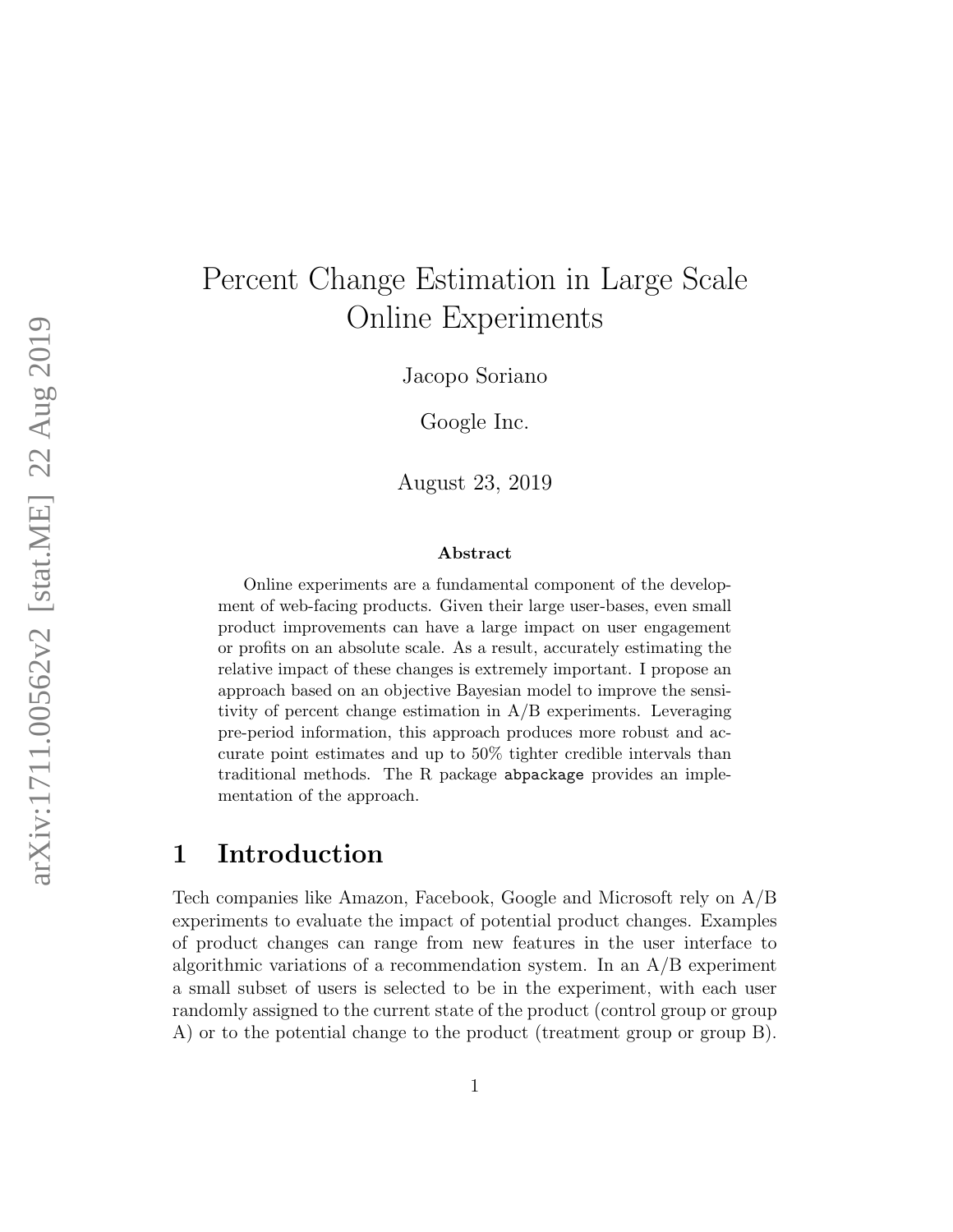The experiment can last from a few days to several months depending on the nature of the treatment. Once the experiment is completed, the experimenter is generally interested in testing whether the average treatment effect is nonzero on key metrics like daily active users (DAUs), time on site, latency, revenue, etc.

The most common and simplest statistical procedure for hypothesis testing in this context is the t-test. However, despite the large number of users in these experiments, the t-test often lacks the statistical power necessary to detect tiny changes. This can be an issue when even a 0.1% change can represent millions of dollars per year. To combat this issue, in recent years variance reduction techniques have been successfully developed and applied at tech companies like Microsoft [\[Deng et al., 2013\]](#page-21-0) and Net-flix [\[Xie and Aurisset, 2016\]](#page-22-0) to improve the statistical power of these tests. The key idea of these techniques is to incorporate pre-treatment covariates into the analysis to reduce variance. In most cases the most effective pretreatment covariate is the metric of interest computed during a fixed time window prior to the start of the experiment.

Beyond hypothesis testing, it is important to estimate the size of the effect of the treatment. A good measure of the effect size is the percent change between the mean of the metric for the treatment group and the mean of the metric for the control group. Unlike the mean difference between the control and the treatment group, this quantity is scale-free. Having a scale free parameter is attractive because it facilitates comparisons across different experiments and different metrics. Additionally, the percent change is interpretable. If one scales this experiment to 100% of traffic, for example, one expects an increase of x% in the metric of interest.

Percent change estimation has been largely discussed in the medical literature [\[Kaiser, 1989\]](#page-21-1) and [\[Vickers, 2001\]](#page-22-1), but it has not been carefully studied in the context of large scale online experiments. To my knowledge, the only papers discussing percent change estimation for online experimentation are [\[Kohavi et al., 2009\]](#page-21-2) and [\[Chamandy et al., 2012\]](#page-21-3). However, in each of these papers percent change is mentioned only as an extension of the primary methodology being discussed, and variance reduction techniques are not considered.

In the medical context the percent change is generally computed between the post-period and the pre-period in the same patient. Unfortunately, in online experiments there is often large day-to-day variability in the metrics of interest. As a result, the percent change between the pre-period and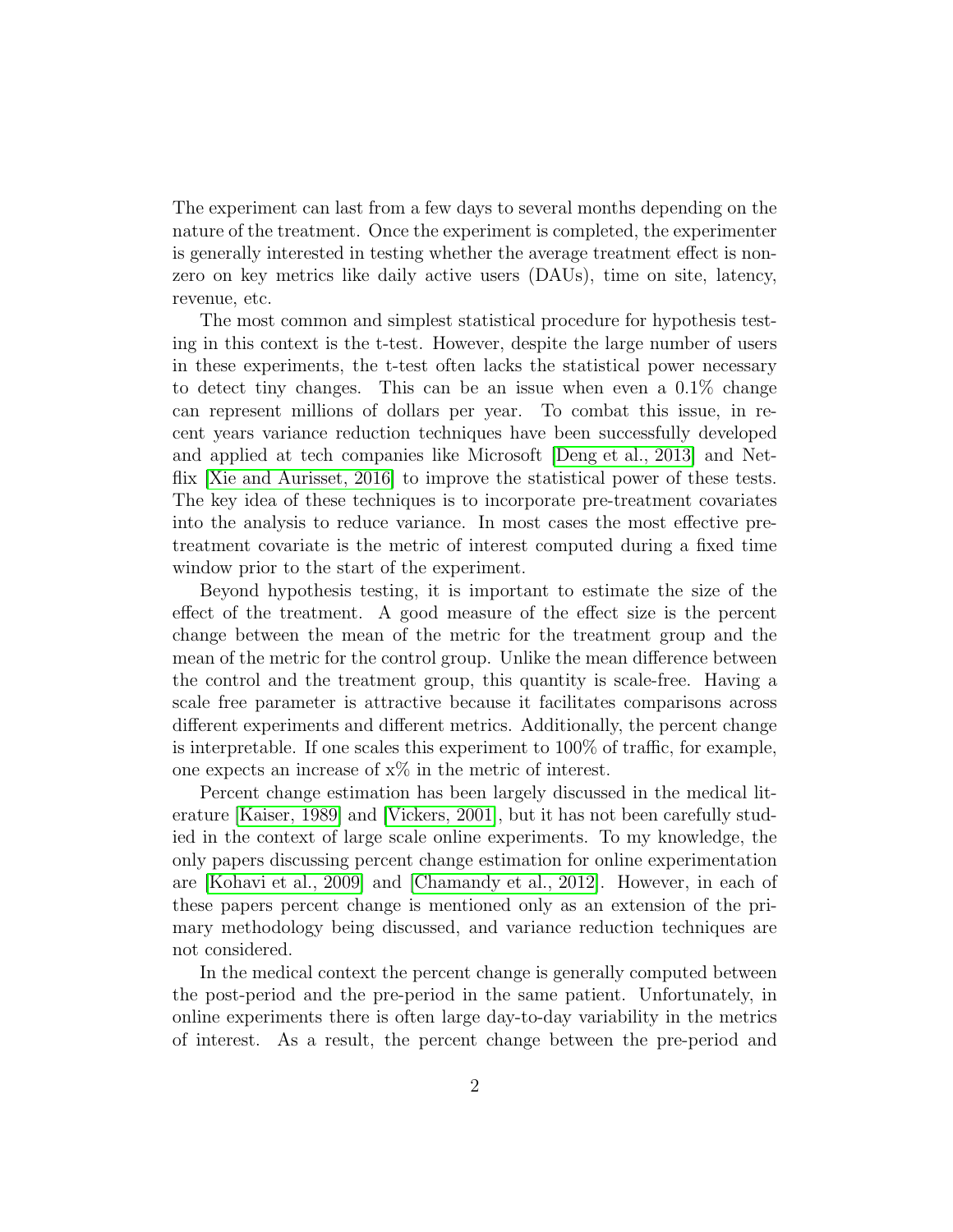the post-period is generally not meaningful, and instead the focus is on the percent change between treatment and control in the post-period. Even if there is no direct interest in the pre-period, [\[Deng et al., 2013\]](#page-21-0) showed that the pre-period can be incorporated into the analysis as a baseline covariate to reduce variance in the post-period.

In this paper I propose a sensitive statistical method for percent change estimation in A/B experiments that effectively leverages the pre-period information. Specifically, this new approach is based on a two-stage objective Bayesian model to estimate the percent change in the post-period while controlling for a single pre-period covariate. The resulting point estimates are substantially more precise, and the credible intervals (CIs) are up to 50% tighter than CIs based on traditional methods that do not correct for preperiod covariates.

Compared to classical methods, the advantages of using a Bayesian approach are two-fold. First, propagation of uncertainty across the two stages of the model is very natural in a Bayesian set up. Secondly, inference on an arbitrary function of the parameters is also straightforward. In this case, the function is the percent change between the two means. In addition, by using objective priors, the experimenter has a statistical procedure with good frequentist properties without having to elicit prior parameters. This allows the method to easily generalize to a variety of experiments and metrics.

This paper is organized as follows. Section [2](#page-2-0) provides some background on existing approaches. Specifically, classical approaches for inference on percent change and variance reduction techniques for hypothesis testing are described. In Section [3,](#page-6-0) I introduce a new method that combines percent change estimation and variance reduction. An algorithm to speed up inference is also described. In Section [4,](#page-10-0) the methodology is iullstrated on several real and simulated data examples. In Section [5,](#page-19-0) the main contributions of this work are summarized.

Code to use this methodology are freely available at [https://google.](https://google.github.io/abpackage) [github.io/abpackage](https://google.github.io/abpackage) in the form of an R package called abpackage.

# <span id="page-2-0"></span>2 Background

Assume that the values of the metric of interest for the treatment and the control groups are random variables  $Y_{i,j}$  where  $i = 1, \ldots, n_j$  denotes observations in group j, and  $j = c, t$  denotes the control and the treatment groups,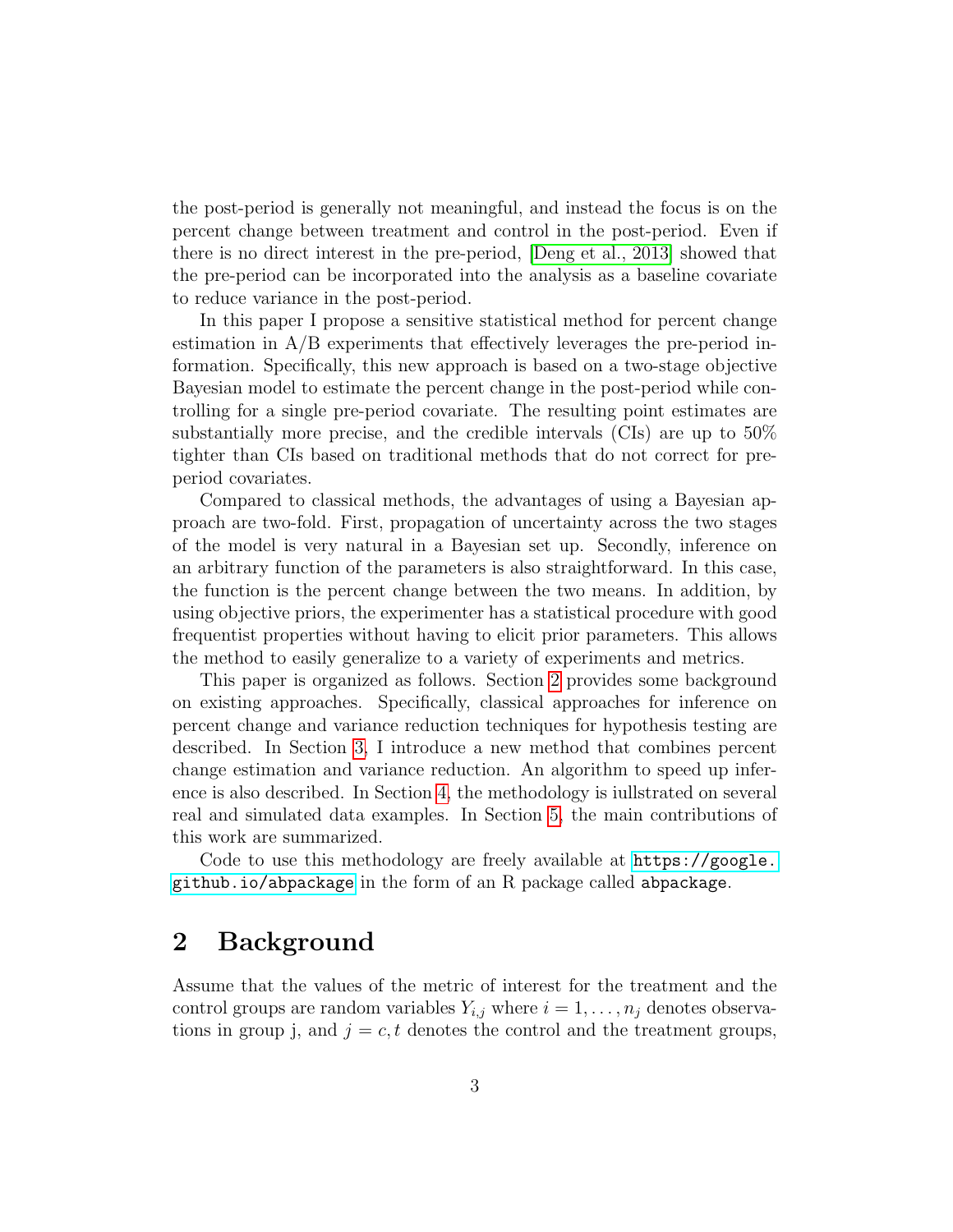respectively. In large online experiments, data are often randomly bucketed, i.e, data are the result of an aggregation of the metric across many users [\[Chamandy et al., 2012\]](#page-21-3). This aggregation is done to avoid computational roadblocks, to reduce storage cost, and due to privacy considerations. For the DAUs metric, for example, the observation  $Y_{i,t}$  represents the sum of the number of days that users that are in *bucket i* and in the treatment group used the product across the  $T$  days of the experiment. Since observations are the result of an aggregation across users and days, by the Central Limit Theorem it is reasonable to assume that the underlying random variables are normally distributed

<span id="page-3-2"></span>
$$
Y_{i,j} \sim N(\mu_j, \sigma_j^2). \tag{1}
$$

For strictly positive metrics, a good measure of effect size is the percent change between the treatment mean and the control mean

<span id="page-3-0"></span>
$$
100 \cdot (\mu_t - \mu_c) / \mu_c = 100 \cdot \mu_t / \mu_c - 100. \tag{2}
$$

As described earlier, this quantity is attractive because it is scale free, allowing natural comparison across several metrics within the same experiment or across experiments. One caveat is that the CI for [\(2\)](#page-3-0) is well defined only when the estimate of the control mean  $\mu_c$  is far from zero. This condition will be met whenever the sample mean  $\bar{y}_c$  is sufficiently larger than the standard error  $SE_{\bar{y}_c} = \sqrt{s_c^2/n_c}$ , where  $s_c^2$  is the sample variance of the control group. A simple rule of thumb that I would suggest is  $\bar{y}_c > 5 \cdot SE_{\bar{y}_c}$ . In practice, this is generally not an issue.

### <span id="page-3-1"></span>2.1 Classical Approaches for Percent Change Estimation

Several approaches to estimate [\(2\)](#page-3-0) have been proposed in the literature. The most common approaches include the bootstrap [\[Efron, 1992\]](#page-21-4), the Taylor's method, the Fieller's method [\[Fieller, 1940\]](#page-21-5) and the Index method [\[Franz, 2007\]](#page-21-6). All these methods use the same point estimate  $\bar{y}_t/\bar{y}_c$ , but they differ in their estimation of the standard error for the percent change. In the remainder of this section I briefly describe how each of these approaches estimate the standard error. For a more in depth review see [\[Franz, 2007\]](#page-21-6).

The Taylor's method relies on a Taylor's expansion of the distribution of  $f(\bar{Y}_t, \bar{Y}_c)$ , where  $\bar{Y}_j = \sum_i Y_{i,j}/n_j$  for  $j = c, t$  and  $f(x, z) = 100 \cdot x/z - 100$ .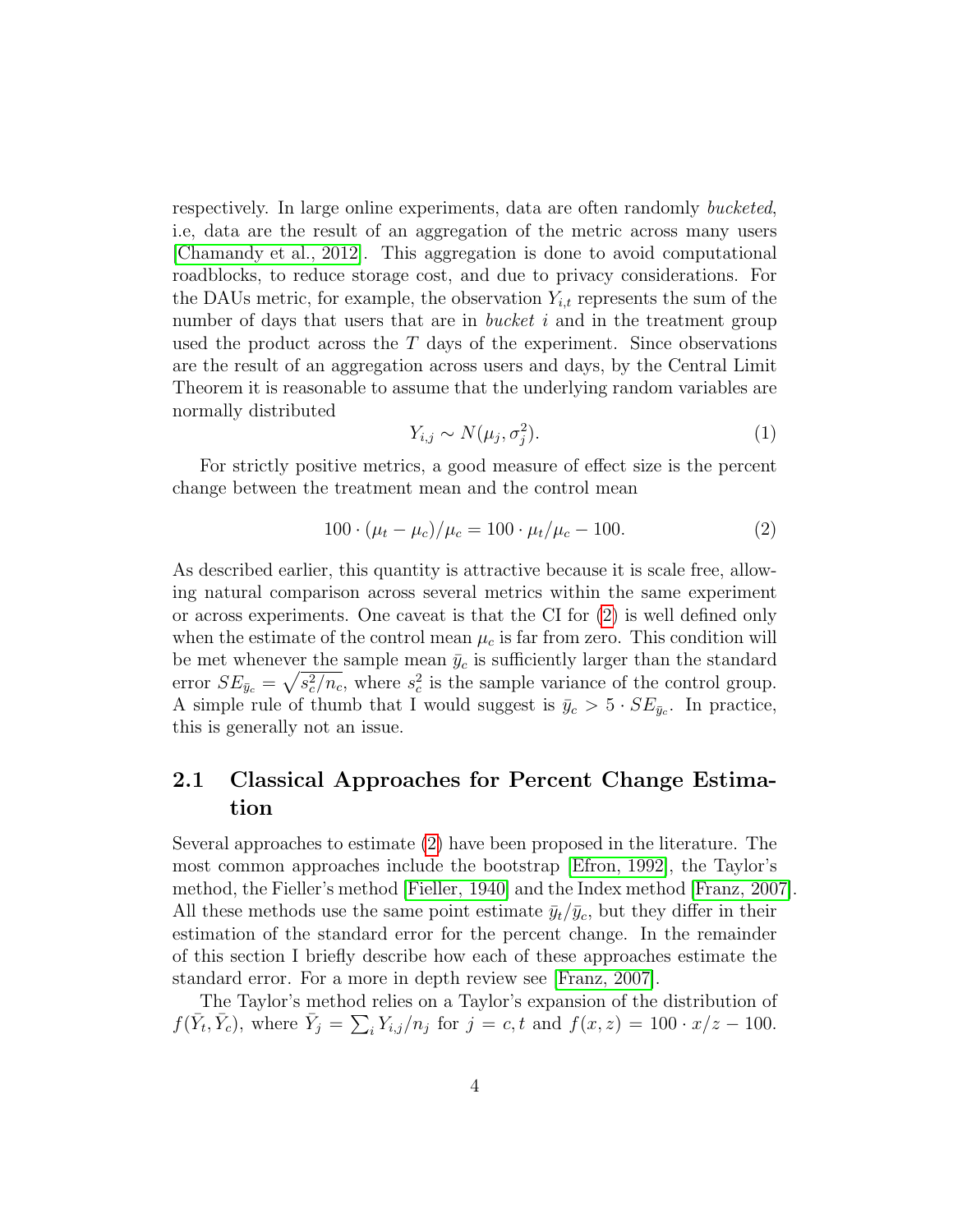Using a first order expansion, the resulting standard error is equal to

<span id="page-4-1"></span>
$$
\frac{\mu_t}{\mu_c} \sqrt{\frac{\sigma_t^2}{\mu_t^2} + \frac{\sigma_c^2}{\mu_c^2}}.
$$
\n(3)

An estimate of the standard error can be obtained by using the plug-in principle, i.e., replacing the parameters  $\mu_t$ ,  $\mu_c$ ,  $\sigma_c^2$  and  $\sigma_t^2$  with their estimates  $\bar{y}_t$ ,  $\bar{y}_c$ ,  $s_c^2$  and  $s_t^2$ .

The bootstrap is based on sampling with replacement observations in the treatment group and in the control group, respectively. For each of these samples  $y_t^{(s)}$  and  $y_c^{(s)}$  for  $s = 1, \ldots, S$ , the percent change  $\bar{r}^{(s)} :=$  $100 \cdot \bar{y}_t^{(s)} / \bar{y}_c^{(s)} - 100$  is computed. S is the number of bootstrap samples, which is generally set to 5,000 or 10,000. Finally, the standard error can be obtained by computing the standard deviation of the bootstrap estimates  $\bar{r}^{(s)}$  for  $s=1,\ldots,S$ .

The Fieller's method relies on the observation that if  $\bar{Y}_t$  and  $\bar{Y}_c$  are normally distributed, then  $\bar{Y}_t - \mu_t/\mu_c \cdot \bar{Y}_c$  is also normally distributed.

The Index method is based on pairing each observation in the treatment group with an observation in the control group, i.e.,  $r_i := 100 \cdot y_{i,t}/y_{i,c} - 100$ . The standard error is computed by calculating the t-test standard error of these transformed observations  $r_i$  for  $i = 1, \ldots, n$ . This approach relies on the assumption that the sample size of the control is equal to the sample size of the treatment, i.e.,  $n_t = n_c = n$ . This approach can be inefficient when n is small, since the degrees of freedom to estimate the standard error are cut by half by pairing each observation in the treatment with an observation in the control.

### <span id="page-4-0"></span>2.2 Variance Reduction

Online experiments can include million of users. Despite this, the statistical power of the classical approaches for percent change estimation discussed in Section [2.1](#page-3-1) can be insufficient because the signal to noise ratio is often very small. To overcome this issue [\[Deng et al., 2013\]](#page-21-0) used a variance reduction technique called control-variate.

The idea of control-variate is to identify a baseline metric  $X$  that has the same distribution for the treatment and the control group such that  $|Cor(X_{i,j}, Y_{i,j})| = |\rho_j| > 0$  for  $j = t, c$ .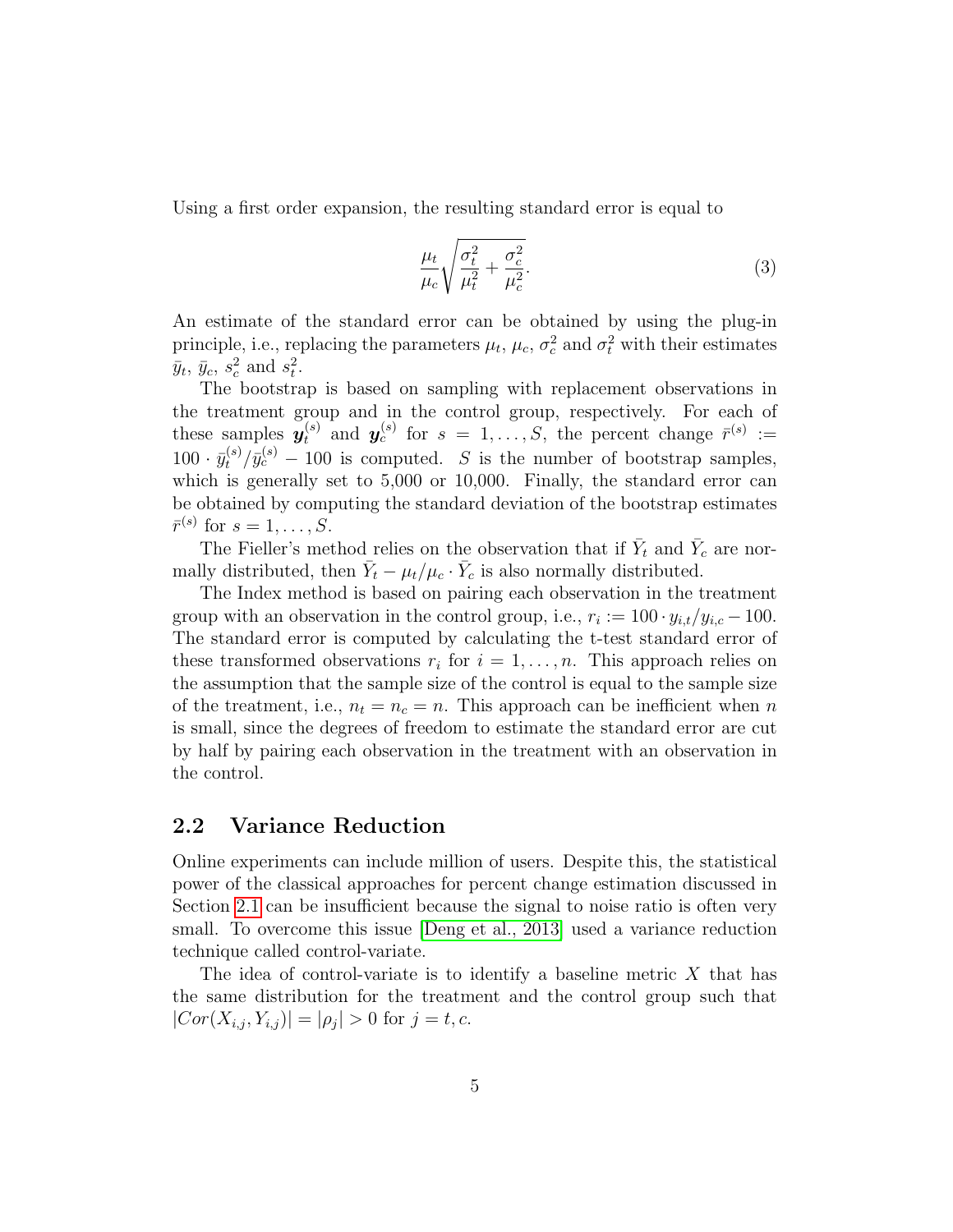Specifically, if  $(X_{i,j}, Y_{i,j})$  is Normally distributed, and  $X_{i,j}$  has mean  $\mu_0$ and variance  $\sigma_0^2$ , the conditional distribution has the following expression

<span id="page-5-0"></span>
$$
Y_{i,j}|X_{i,j} = x_{i,j} \sim N(\mu_j + \beta_j \cdot (x_{i,j} - \mu_0), \tau_j^2), \tag{4}
$$

where  $i = 1, \ldots, n_j$ ,  $j = c, t, \beta_j := \rho_j \cdot \sigma_j / \sigma_0$  and  $\tau_j^2 := (1 - \rho_j^2) \cdot \sigma_j^2$ .

Assume, for instance, that the correlation  $\rho_i > 0$ . Then, the expected mean for  $Y_{i,j}$  is higher (lower) than the post-period mean  $\mu_j$  when  $x_{i,j}$  is higher (lower) than the baseline mean  $\mu_0$ . In other words,  $x_{i,j}$  is predictive of what one will observe in the post-period. As a result, the baseline metric X removes some of the variability of Y. Specifically, the variance of  $(4)$  is reduced by a factor  $1 - \rho_j^2$  with respect to the variance of [\(1\)](#page-3-2). I.e., the magnitude of the variance reduction scales with the magnitude of the correlation. When the two correlations are null, the distributions have the same variance.

In general, a high correlation can be achieved by setting  $X$  equal to the same metric as  $Y$ , but computed prior to the start of the experiment. For example, for the DAUs metric,  $X_{i,j}$  would be the sum of the number of days that users in bucket i and in the condition group  $j$  used the product in the  $T'$  days preceding the start of the experiment. From now on, I will refer to X as the pre-period metric.

In online experiments at YouTube it is not uncommon to observe correlations between the pre-period and the post-period of the order of 0.8 for both the control and the treatment, which results in variance reduction of over 30%. The length of the pre-period may have an impact on the correlation. In practice I have observed that there are minimal incremental gains when considering a pre-period longer than a week, which is consistent with the findings in [\[Deng et al., 2013\]](#page-21-0).

The model proposed by [\[Deng et al., 2013\]](#page-21-0) is a special case of [\(4\)](#page-5-0). Specifically, their model relies on the following regression,

$$
Y_{i,j}|X_{i,j} = x_{i,j} \sim N(\tilde{\mu}_j + \tilde{\beta} \cdot x_{i,j}, \tilde{\tau}^2),
$$

where  $i = 1, \ldots, n_j$  and  $j = t, c, \tilde{\mu}_j$  is the counterpart of  $\mu_j + \beta_j \cdot \mu_0$  in [\(4\)](#page-5-0),  $\tilde{\beta}$  is the counterpart of  $\beta_j$  in (4) and  $\tilde{\tau}^2$  is the counterpart of  $\tau_j^2$  in (4). [\[Deng et al., 2013\]](#page-21-0) rely on this parametrization of the linear predictor for two reasons. First, the means  $\mu_t, \mu_c$  and  $\mu_0$  are not jointly identifiable in a frequentist model. Second, the three means do not need to be identifiable when the focus is only on the difference between the two means  $\mu_t - \mu_c$ . In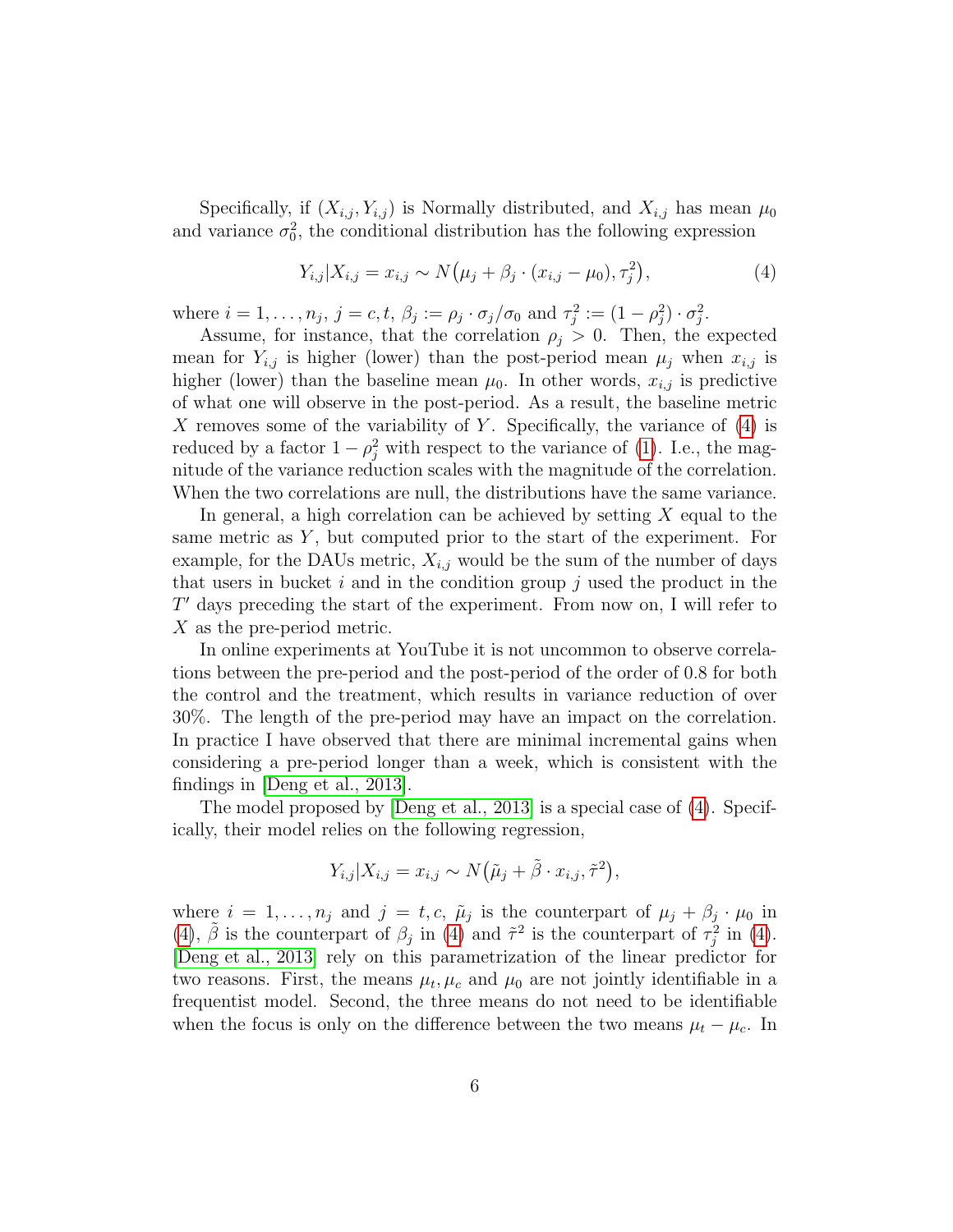fact, by setting  $\beta_t = \beta_c$ , the difference between the two means,  $\mu_t - \mu_c$ , is identical to the difference between the two intercepts,  $\tilde{\mu}_t - \tilde{\mu}_c$ :

$$
\tilde{\mu}_t - \tilde{\mu}_c = (\mu_t - \beta_t \cdot \mu_0) - (\mu_c - \beta_c \cdot \mu_0) = \mu_t - \mu_c.
$$

This technique increases the power to detect a change between treatment and control, but it is not suited for inference on the percent change scale because the means are not separately identifiable. In contrast, working within a Bayesian framework makes the identification of the three means straightforward. This is discussed further in Section [3.](#page-6-0)

### <span id="page-6-0"></span>3 Methodology

### 3.1 The Pre-Post Model

The approach described in this section combines the percent change interpretability of the methods described in Section [2.1](#page-3-1) with the increase in statistical power of the control-variate variance reduction technique described in Section [2.2.](#page-4-0)

The model, which will be called Pre-Post in the remainder of the paper, has two components. The first component describes the observations in the pre-period.

<span id="page-6-2"></span>
$$
X_{i,j} \sim N(\mu_0, \sigma_0^2),\tag{5}
$$

where  $i = 1, \ldots, n_j$  and  $j = t, c$ . The mean and the variance are identical for the treatment and the control since no treatment has occurred yet.

The second component describes the observations in the post-period given the pre-period

<span id="page-6-1"></span>
$$
Y_{i,j}|X_{i,j} = x_{i,j}, \mu_0 \sim N(\mu_j + \beta_j \cdot (x_{i,j} - \mu_0), \tau_j^2),
$$
\n(6)

where  $i = 1, \ldots, n_j$  and  $j = t, c$ . Given  $\mathbf{x}_j$  and  $\mu_0$ ,  $Y_{i,j}$  follows a simple linear regression with slope  $\beta_j$ , independent variable  $x_{i,j} - \mu_0$  and residual error  $\epsilon_{i,j} \sim N(0, \tau_j^2)$ , for each of the two groups  $j = t, c$ .

When using a Bayesian model, one must specify a prior for the unknown parameters. I consider the following improper priors

$$
\pi(\mu_0, \sigma_0^2, \mu_t, \beta_t, \tau_t^2, \mu_c, \beta_c, \tau_c^2) \propto 1/\sigma_0^2 \cdot 1/\tau_t^2 \cdot 1/\tau_c^2.
$$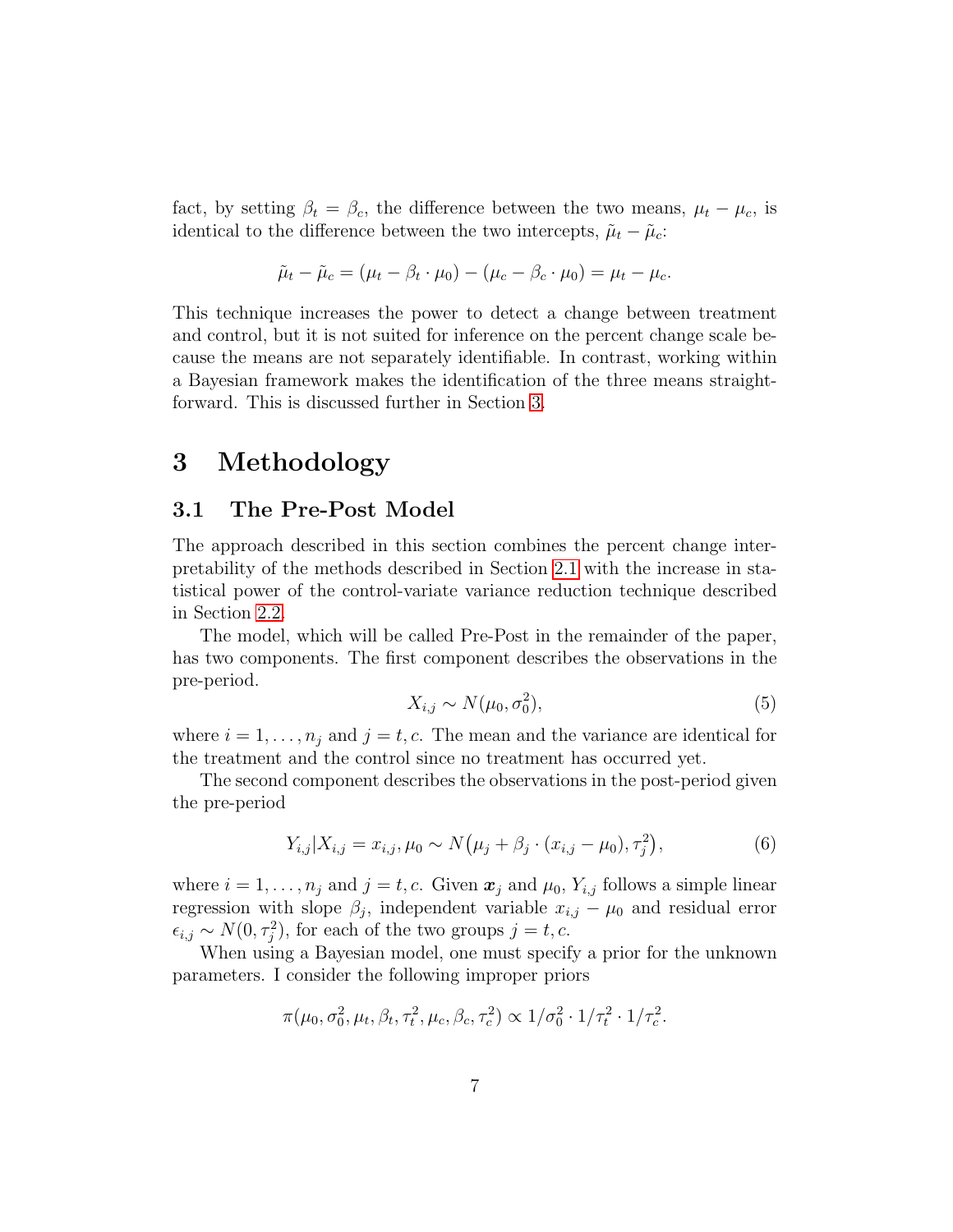Priors [\(10\)](#page-14-0) are also called matching priors because the resulting CIs for  $\mu_c$  and  $\mu_t$  match the frequentist confidence intervals for  $\mu_c$  and  $\mu_t$ , respectively, for all significance levels  $\alpha \in (0,1)$ . In addition, these priors do not require any prior elicitation from the experimenter, and the resulting posterior distribution is invariant under affine transformations of the data. These properties are very convenient when an estimation method is integrated in an automated experiment framework that is used by many experimenters and on a large number of experiments and metrics such as we have at Google. An alternative, not explored in this work, is to use the class of objective priors proposed by [\[Ghosh et al., 2003\]](#page-21-7) for the estimation of the ratio of regression parameters. If the experimenter instead has prior knowledge on the parameters of the model, the objective prior [\(10\)](#page-14-0) can be easily replaced with an informative prior.

The posterior distribution of  $(\mu_t, \mu_c)$  can be easily computed using a Gibbs sampler. However, a Gibbs sampler can be computationally inefficient, particularly when one is interested in computing the posterior for a large number of metrics and experiments, as is the case in practice. A common approach used to overcome the computational limitation of the Gibbs sampler is variational inference. However, variational inference tends to underestimate variance, and in the context of online experimentation it is important to have an accurate estimate of the false positive rate, which will depend on an accurate estimate of the variance. To overcome the limitations of both the Gibbs Sampler and variational inference, I developed a fast and deterministic algorithm which discretely approximates the posterior of  $\mu_t, \mu_c$  on a grid. The algorithm is described in Section [3.2,](#page-7-0) and a comparison of the proposed algorithm to a Gibbs sampler is provided in Section [4.1.](#page-11-0)

### <span id="page-7-0"></span>3.2 Algorithm

In this section I describe an algorithm to approximate the posterior distribution of the Pre-Post model. The joint posterior distribution of  $(\mu_t, \mu_c)$  can be written as follows

$$
\pi(\mu_t, \mu_c | \boldsymbol{x}_t, \boldsymbol{x}_c, \boldsymbol{y}_t, \boldsymbol{y}_c) = \int \bigg[ \prod_{j=t,c} \pi(\mu_j | \boldsymbol{x}_j, \boldsymbol{y}_j, \mu_0) \bigg] \pi(\mu_0 | \boldsymbol{x}_t, \boldsymbol{x}_c, \boldsymbol{y}_t, \boldsymbol{y}_c) d\mu_0,
$$

where  $\mathbf{x}_j = (x_{1,j}, \dots, x_{n_j,j})'$  and  $\mathbf{y}_j = (y_{1,j}, \dots, y_{n_j,j})'$  for  $j = t, c$ .

There is no closed form for the exact posterior of  $\mu_0$ ,  $\pi(\mu_0|\mathbf{x}_t, \mathbf{x}_c, \mathbf{y}_t, \mathbf{y}_c)$ . Instead of simulating the exact posterior of  $\mu_0$  through a Gibbs Sampler,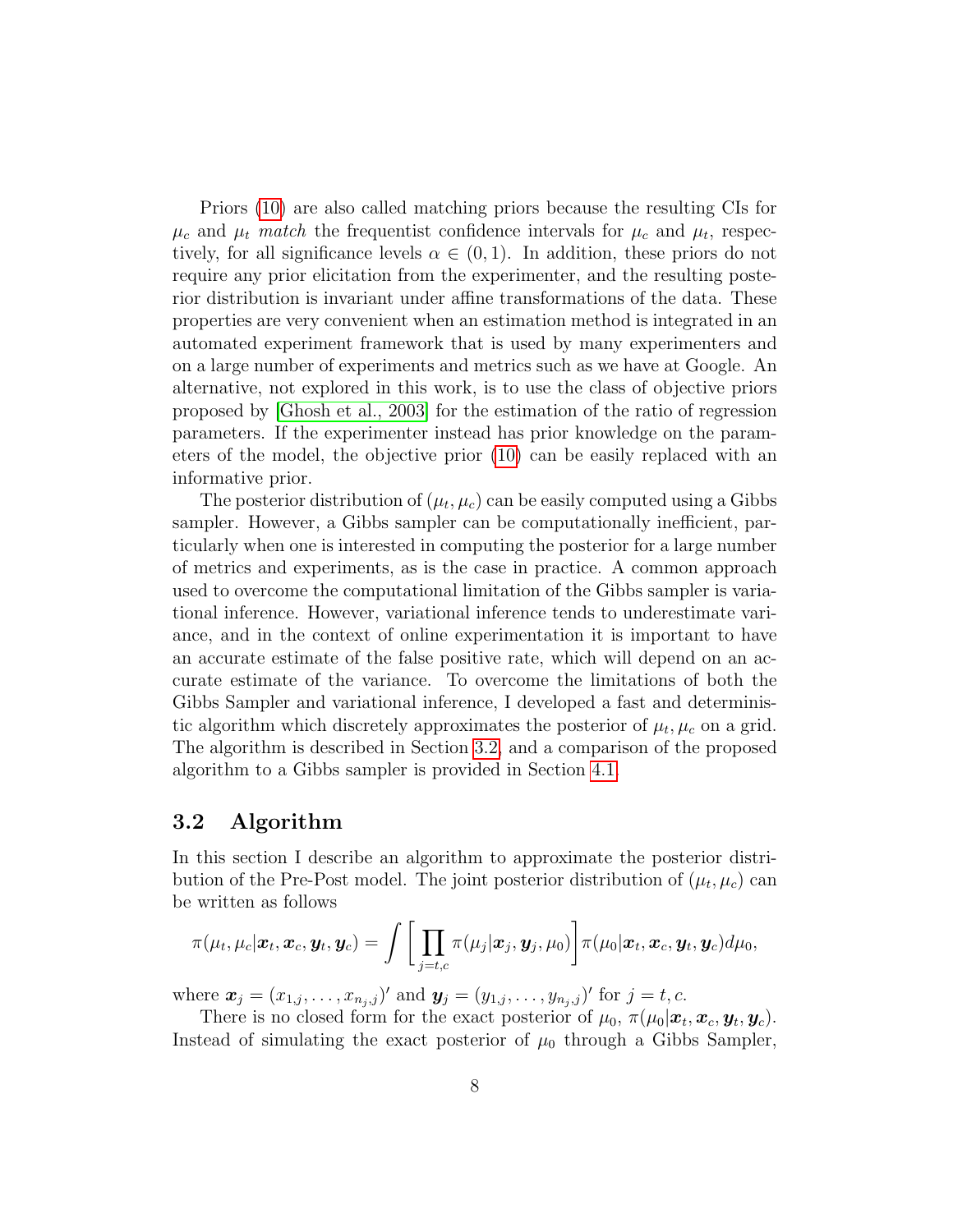one can achieve a closed form approximation by a pseudo-posterior which is computed only with respect to the pre-period data, i.e.,  $\pi(\mu_0|\mathbf{x}_t,\mathbf{x}_c)$ . Unlike the exact posterior, the distribution of this pseudo-posterior can be derived analytically.

This pseudo-posterior will be close to the exact posterior because most of the information about  $\mu_0$  is contained in the pre-period. In fact, the pre-period mean  $\mu_0$  cannot be identified from the likelihood of the postperiod [\(6\)](#page-6-1) alone. This is due to the fact that in the likelihood [\(6\)](#page-6-1) there are three parameters  $\mu_j$ ,  $\beta_j$  and  $\mu_0$  to describe a two dimensional space. When adding the likelihood of the pre-period [\(5\)](#page-6-2), the pre-period mean  $\mu_0$  becomes identifiable.

The information about  $\mu_0$  in the post-period is stronger when the correlations between the pre-period and the post-period are large. This can be seen by writing the combined likelihood of  $\mu_0$  from the the pre-period [\(5\)](#page-6-2) and the post-period [\(6\)](#page-6-1),

$$
L(\mu_0|\mathbf{y}_t, \mathbf{y}_c, \mathbf{x}_t, \mathbf{x}_c, \mu_t, \mu_c, \rho_t, \rho_c, \ldots)
$$
  
\n
$$
\propto \left[\prod_{i,j} N(x_{i,j}|\mu_0, \sigma_0^2)\right] \cdot \prod_j \left[\prod_i N(y_{i,j}|\mu_0 + \rho_j \cdot \frac{\sigma_j}{\sigma_0}(x_{i,j} - \mu_j), (1 - \rho_j^2) \cdot \sigma_j^2)\right]
$$
  
\n
$$
\propto N(\mu_0|\bar{x}, \frac{\sigma_0^2}{n_c + n_t}) \cdot \prod_j N(\mu_0|\bar{x}_j + \rho_j \cdot \frac{\sigma_0}{\sigma_j}(\mu_j - \bar{y}_j), \frac{\sigma_0^2}{n_j} \cdot \frac{1 - \rho_j^2}{\rho_j^2}).
$$
\n(7)

<span id="page-8-0"></span>In the likelihood [\(7\)](#page-8-0) the key parameters are the correlations  $\rho_t$  and  $\rho_c$ . The two correlations control the shift in the means as well as how concentrated the likelihood of the post-period is with respect to the likelihood of the preperiod. When  $\rho_t = \rho_c \simeq 0$ , for example, the shifts are minimal, and the post-period likelihood is much more dispersed than the pre-period likelihood. This implies that the information about  $\mu_0$  is primarily concentrated in the pre-period likelihood. The post-period means  $\mu_j$  and variances  $\sigma_j^2$  appear in the likelihood of the post-period, but they only play a role of centering  $\bar{y}_i$ to zero and scaling it to the standard deviation of the pre-period. In fact,  $\sigma_0/\sigma_j \cdot (\mu_j - \bar{y}_j) \sim N(0, \sigma_0^2/n_j)$ , where  $j = c, t$ .

Since the pre-period likelihood [\(5\)](#page-6-2) is the dominant anchor in the posterior of  $\mu_0$ , I posit that little information is lost by approximating it as  $\pi(\mu_0|\bm{x}_t,\bm{x}_c,\bm{y}_t,\bm{y}_c) \simeq \pi(\mu_0|\bm{x}_t,\bm{x}_c)$ . This is validated in Section [4.1.2](#page-12-0) with an analysis comparing the exact posterior  $\pi(\mu_0|\mathbf{x}_t, \mathbf{x}_c, \mathbf{y}_t, \mathbf{y}_c)$  and pseudoposterior  $\pi(\mu_0|\boldsymbol{x}_t,\boldsymbol{x}_c)$ , as well as an analysis on the downstream impact on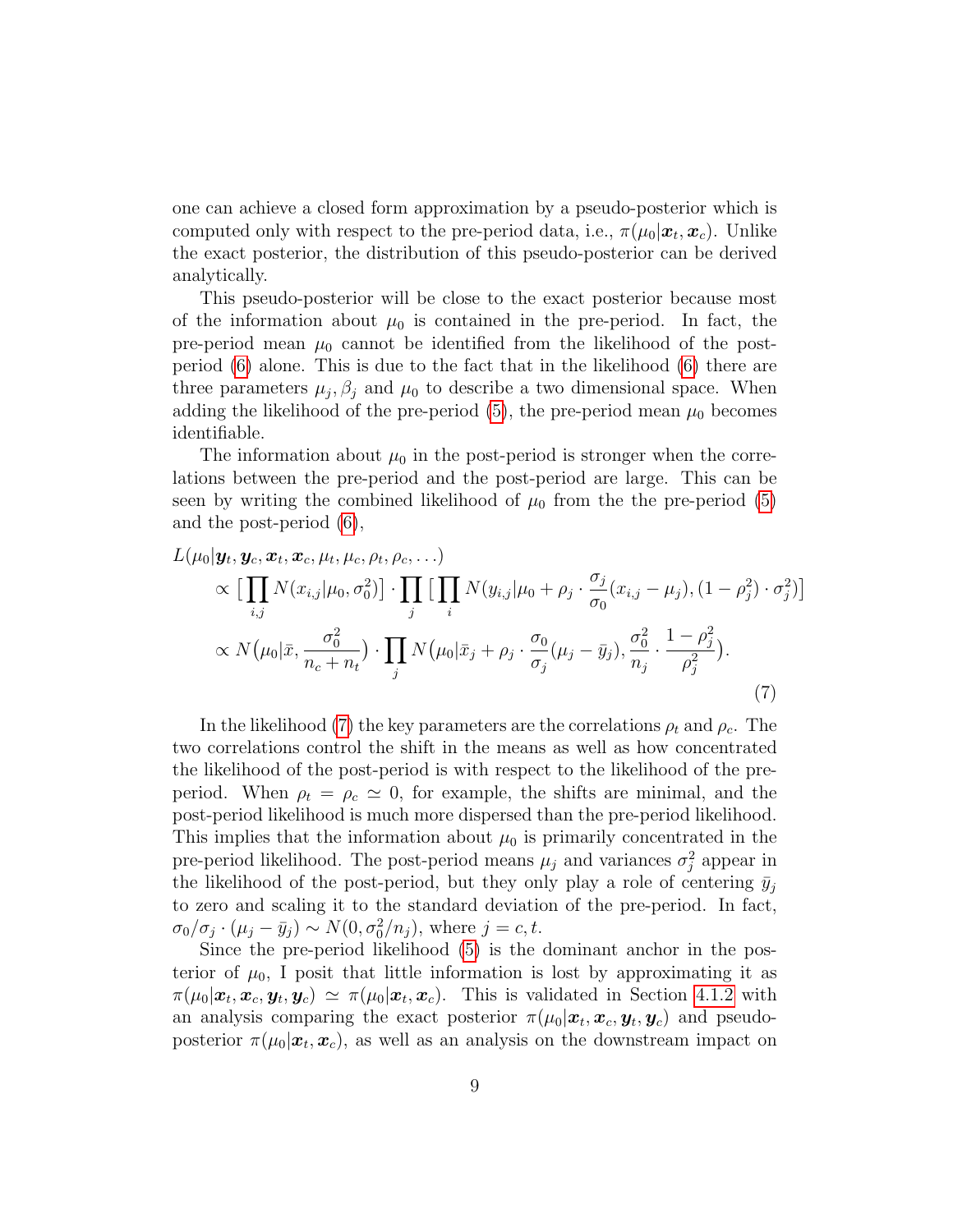the inference on the percent change  $100 \cdot \mu_t/\mu_c - 100$ . Specifically, since the key parameters in [\(7\)](#page-8-0) are the correlations  $\rho_t$  and  $\rho_c$ , the analysis focuses on the impact of the correlations on the accuracy of the inference.

Given the pseudo-posterior for  $\mu_0$ , I now outline an approach to computing the posterior  $\pi(\mu_t, \mu_c | \bm{x}_t, \bm{x}_c, \bm{y}_t, \bm{y}_c)$ . A continuous univariate distribution can be discretely approximated by computing its quantiles. For example, the dth element of the discrete approximation will correspond to the quantile  $(2 \cdot d - 1)/(2 \cdot D)$ , and each element will have equal probability  $1/D$ . By using such discretization, one can deterministically approximate the joint posterior distribution of  $\mu_0, \mu_c$  and  $\mu_t$ .

Altogether, this gives us,

$$
\pi(\mu_t, \mu_c | \boldsymbol{x}_t, \boldsymbol{x}_c, \boldsymbol{y}_t, \boldsymbol{y}_c) \simeq \int \Big[ \prod_{j=t,c} \pi(\mu_j | \boldsymbol{x}_j, \boldsymbol{y}_j, \mu_0) \Big] \pi(\mu_0 | \boldsymbol{x}_t, \boldsymbol{x}_c) d\mu_0
$$
  

$$
\simeq \frac{1}{D} \sum_{d_0=1}^D \prod_{j=t,c} \pi(\mu_j | \boldsymbol{x}_j, \boldsymbol{y}_j, \mu_0^{(d_0)})
$$
  

$$
\simeq \frac{1}{D^3} \sum_{d_0=1}^D \prod_{j=t,c}^D \sum_{d_j=1}^D \delta(\mu_j^{(d_j)} | \boldsymbol{x}_j, \boldsymbol{y}_j, \mu_0^{(d_0)}),
$$
 (8)

where  $\delta(\cdot)$  represents the Dirac delta function,  $\mu_0^{(1)}$  $\mu_0^{(1)}, \ldots, \mu_0^{(D)}$  $_0^{(D)}$  represent the discretization of the pseudo-posterior distribution of  $\mu_0$ , and

<span id="page-9-0"></span>
$$
(\mu_j^{(1)} | \bm{x}_j, \bm{y}_j, \mu_0^{(d_0)}), \ldots, (\mu_j^{(D)} | \bm{x}_j, \bm{y}_j, \mu_0^{(d_0)})
$$

indicate the discretization of the conditional distributions of  $\mu_j$  given  $\mu_0 =$  $\mu_0^{(d_0)}$  $j_{0}^{(a_{0})}$  for  $j = c, t$ .

Definitions for the posterior distributions of the pre-period mean  $\pi(\mu_0|\boldsymbol{x}_t,\boldsymbol{x}_c)$ and post-period means  $\pi(\mu_j|\mathbf{x}_j, \mathbf{y}_j, \mu_0)$  for  $j = t, c$  are the final steps needed to complete the derivation of  $\pi(\mu_t, \mu_c | \boldsymbol{x}_t, \boldsymbol{x}_c, \boldsymbol{y}_t, \boldsymbol{y}_c)$ .

**Pre-period mean estimation** Under the matching prior  $\pi(\mu_0, \sigma_0^2) \propto$  $1/\sigma_0^2$ , the distribution of the pseudo-posterior of  $\mu_0$  is equal to

$$
T_{n_c+n_t-1}(\bar{y}_0,s_0),
$$

where  $\bar{y}_0$  represents the sample mean of the two groups combined in the preperiod, and  $s_0$  indicates the sample standard deviation of the two groups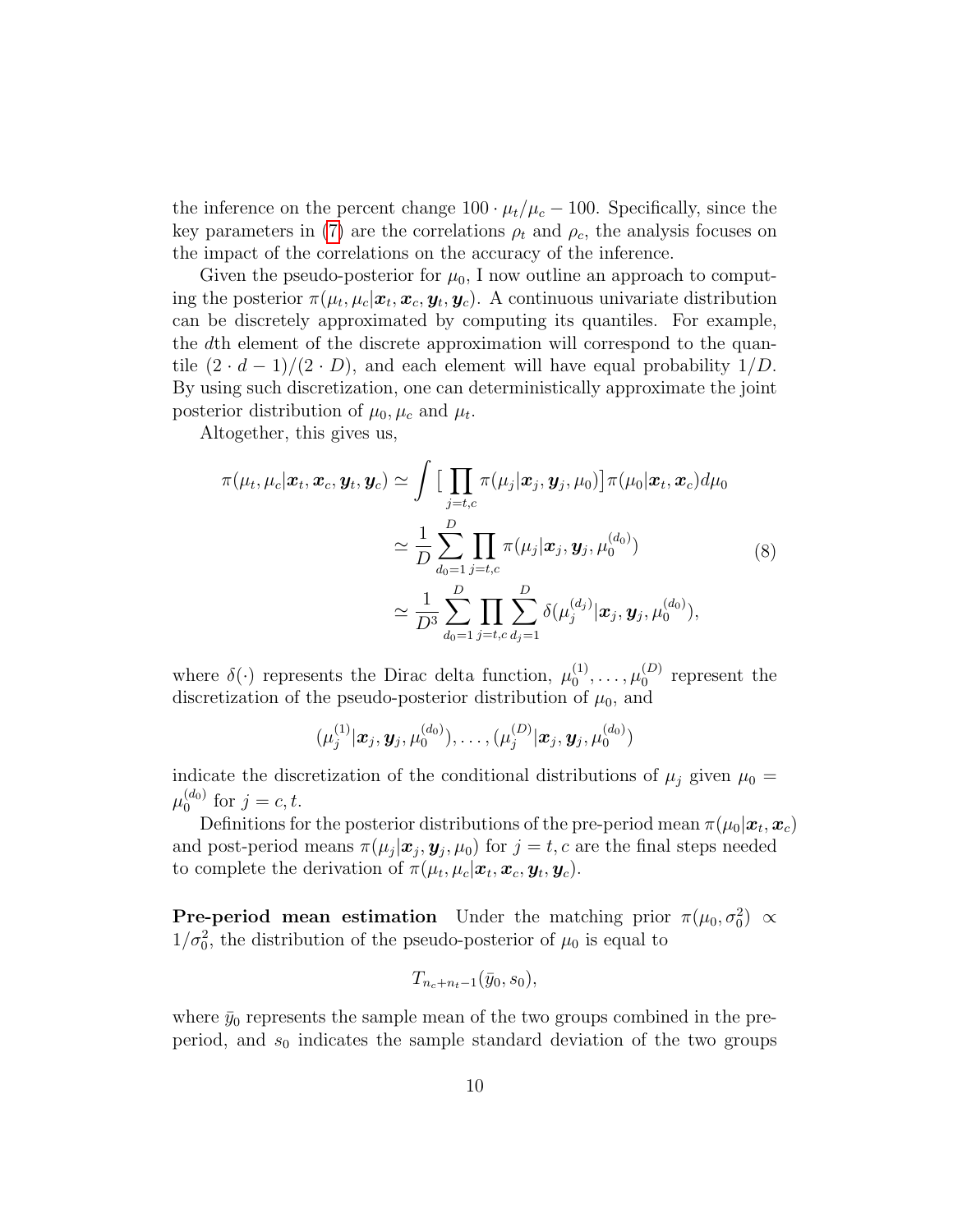combined in the pre-period, and  $T_x(y, z)$  indicates a non-standardized Student's t-distribution with x degrees of freedom, location parameter  $y$  and scale parameter z.

Experiment period means estimation As discussed earlier, given  $x_i$ and  $\mu_0$ ,  $Y_{i,j}$  follows a simple linear regression with independent variable  $x_{i,j}$  –  $\mu_0$  and residual variance  $\tau_j^2$ , for each of the two groups  $j = t, c$ .

Recall that the priors for  $(\mu_c, \beta_c, \tau_c^2)$  and  $(\mu_t, \beta_t, \tau_t^2)$  are mutually independent. Thus, given  $\mu_0$ , the posterior distributions of  $\mu_c$  and  $\mu_t$  are also mutually independent. Specifically, given  $\mu_0$ , the posterior for  $\mu_j$  is equal to

$$
\mu_j|\boldsymbol{x}_j, \boldsymbol{y}_j, \mu_0 \sim T_{n_j-2}(\hat{\mu}_j, \hat{\tau}_j \cdot z_j)
$$
  

$$
z_j := \big(\sum_{i=1}^n x_{i,j}^2\big) / \big(n_j \cdot (n_j - 1) \cdot s_{0,j}^2\big),
$$

where  $\hat{\mu}_j$  is the ordinary least squares estimate of  $\mu_j$ ,  $\hat{\tau}_j$  is the ordinary least squares estimate of the standard deviation of the residuals, and  $s_{0,j}^2$  is the sample variance in the pre-period for group j, where  $j = c, t$ . Note that  $\hat{\mu}_j = \hat{\mu}_j(\bm{x}_j,\bm{y}_j,\mu_0) \text{ and } \hat{\tau}_j = \hat{\tau}_j(\bm{x}_j,\bm{y}_j,\mu_0), \text{since they are estimates of a simple}$ linear regression with dependent variable  $y_{i,j}$  and independent variable equal to  $x_{i,j} - \mu_0$ .

As described in [\(8\)](#page-9-0) , the distributions of the means of the control group and the treatment group are discretized based on their quantiles. Given the pre-period mean, the two distributions are conditionally independent, and their joint distributions can be approximated by the cross product of the two discrete approximations.

Figure [1](#page-11-1) shows how the discrete approximation of  $\pi(\mu_t, \mu_c | \boldsymbol{x}_t, \boldsymbol{x}_c, \boldsymbol{y}_t, \boldsymbol{y}_c)$ is constructed through a toy example based on a simulated dataset. The scatterplot on the left shows the pairs  $(\mu_t^{(d)})$  $(t_d^{(d)}, \mu_c^{(d)})$  for  $d = 1, ..., D^3 = 20^3$ , and the histogram on the right shows the percent change  $100 \cdot \mu_t^{(d)} / \mu_c^{(d)} - 100$ , and the estimate of the 90% CI based on the sample quantiles.

# <span id="page-10-0"></span>4 Empirical Results

This section is organized in three sub-sections. In the [4.1.1](#page-12-1) I compare the deterministic algorithm (DA) presented in Section [3.2](#page-7-0) and the Gibbs sampler (GS). In [4.1.2](#page-12-0) I quantify the benefits of Pre-Post with respect to an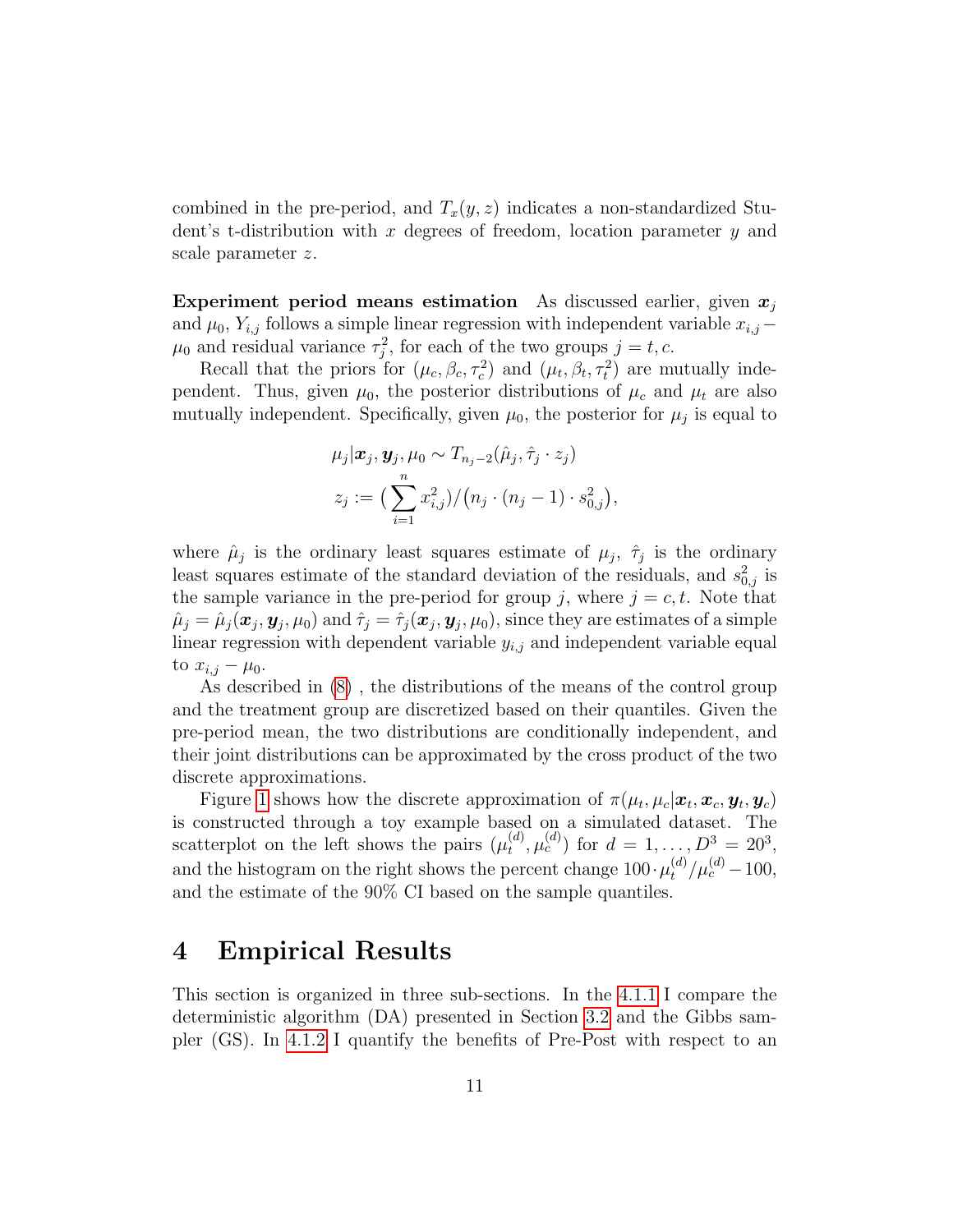

<span id="page-11-1"></span>Figure 1: In the scatterplot on the left each dot indicates a pair  $(\mu_t^{(d)})$  $_t^{(d)},\mu_c^{(d)})$ for  $d = 1, \ldots, D^3 = 20^3$ . The dots are colored based on the 20 values  $\mu_0^{(1)}$  $\stackrel{(1)}{0},\ldots,\mu_0^{(20)}$  $_0^{(20)}$ . The histogram on the right indicates the approximation to the posterior distribution for the percent change between  $\mu_t$  and  $\mu_c$  based on the 20<sup>3</sup> pairs  $(\mu_t^{(d)})$  $(t<sub>t</sub>, \mu<sub>c</sub><sup>(d)</sup>)$ . Each of the 100 bins has equal probability. The 90 central bins are colored in grey to visually identify, as an example, the 90% CI.

equivalent model that does not include the pre-period using a large number of YouTube A/A experiments. In [4.2](#page-14-1) I compare Pre-Post with existing methods on simulated data.

### <span id="page-11-0"></span>4.1 Comparison of the Deterministic Algorithm and the Gibbs Sampler

Three examples are presented in this section. The goal of these three examples is to show that the DA is comparable to the GS in term of inference, but that it is substantially more efficient computationally.

In the first example I study the robustness of the estimates as a function of the number of nodes D for the DA and the number of iterations for the GS. In the second example I compare the parameter estimates of the DA and the GS. In the third example I compare the computing times of the DA and the GS.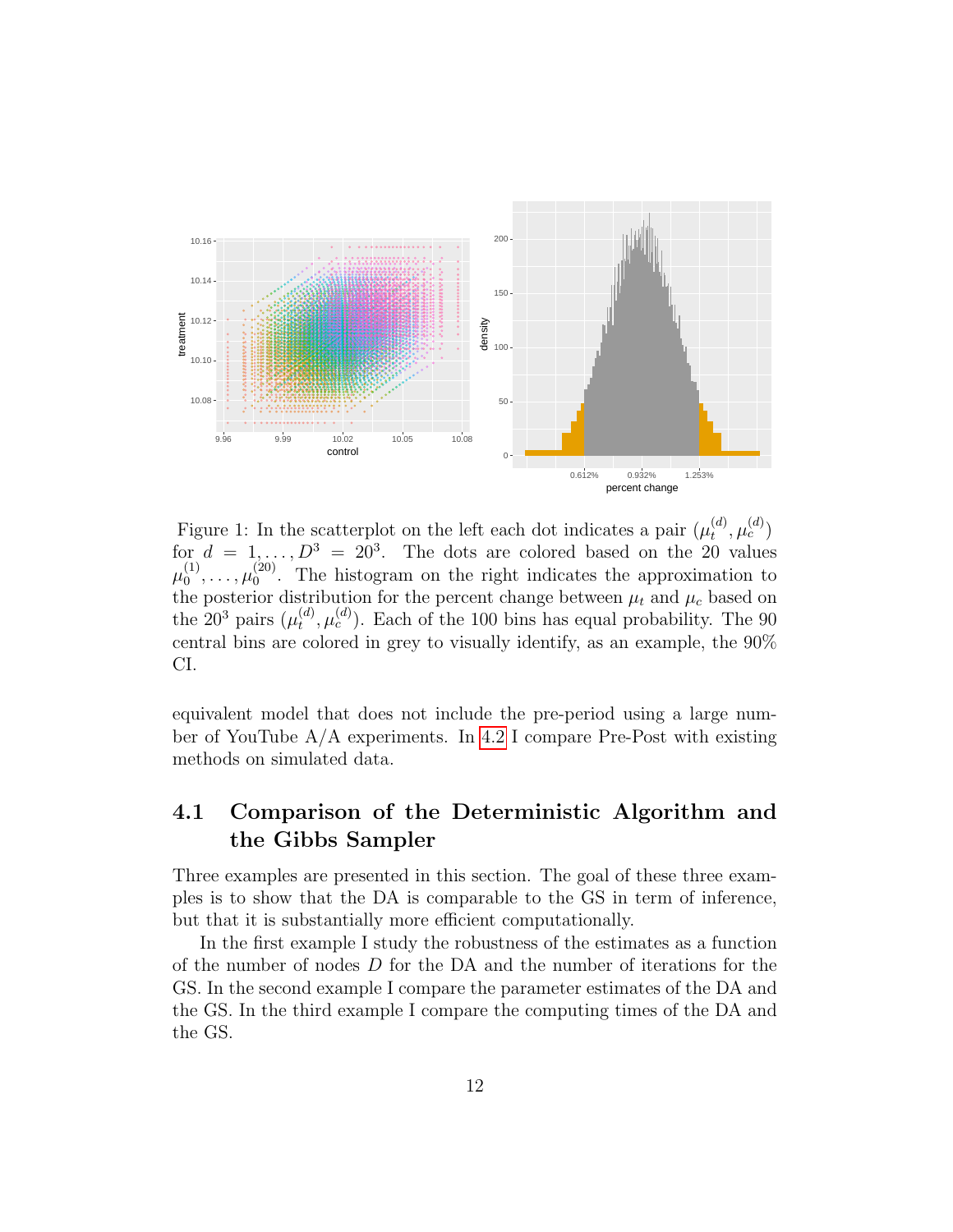#### <span id="page-12-1"></span>4.1.1 Number of nodes and number of iterations

Both the DA and the GS algorithms have some parameters to be chosen to obtain stable and reliable inference. The parameter of the DA is the number of nodes, and the parameters of the GS are the burn-in and the number of iterations. The goal of this analysis is to identify good parameter values for the two algorithms.

For a single simulated dataset, the plot on the left of Figure [2](#page-13-0) shows the estimates of the 97.5%, the 50.0% and the 2.5% quantiles of the percent change [\(2\)](#page-3-0) as a function of the number of nodes D. The estimate of the  $50\%$ quantile is immediately stable, while the estimates of the other two quantiles are stable starting from  $D \simeq 50$ .

The plot on the right shows the estimates of the same quantiles based on three independent Markov chains, where different colors are used to identify the different Markov chains. The Markov chains reached a stationary state within the first 100 iterations. For this reason the chains are computed using a GS with a burn-in of 100 iterations. As one can see from the plot, once the Markov chains have accumulated  $\simeq 2000$  iterations, the estimates of the quantiles are stable.

Based on the results of this analysis I fixed the number of iterations of the GS to 2000 and the number of nodes of the DA to 50 for all of the simulations of the empirical results section.

#### <span id="page-12-0"></span>4.1.2 Estimation

As shown in [\(7\)](#page-8-0) the key parameters impacting the the accuracy of the pseudoposterior in the DA algorithm are the correlations  $\rho_c$  and  $\rho_t$ . To understand the accuracy of the pseudo-posterior in this example I compare the parameter estimates of the DA and the GS as a function of the correlations between preperiod and post-period. Specifically, I compare the posterior mean and the posterior standard deviation of  $\mu_0$  and the posterior mean and the posterior standard deviation of  $100 \cdot \mu_t/\mu_c - 100$  between the DA and the GS over a class of simulated datasets indexed by  $\rho_t = \rho_c = \rho$ . The datasets are simulated from the following model

<span id="page-12-2"></span>
$$
\begin{pmatrix} X_{i,j} \\ Y_{i,j} \end{pmatrix} \sim N \left[ \begin{pmatrix} 100 \\ 100 + 10I_{(j=t)} \end{pmatrix}, \begin{pmatrix} 1 & \rho \\ \rho & 1 \end{pmatrix} \right],
$$
 (9)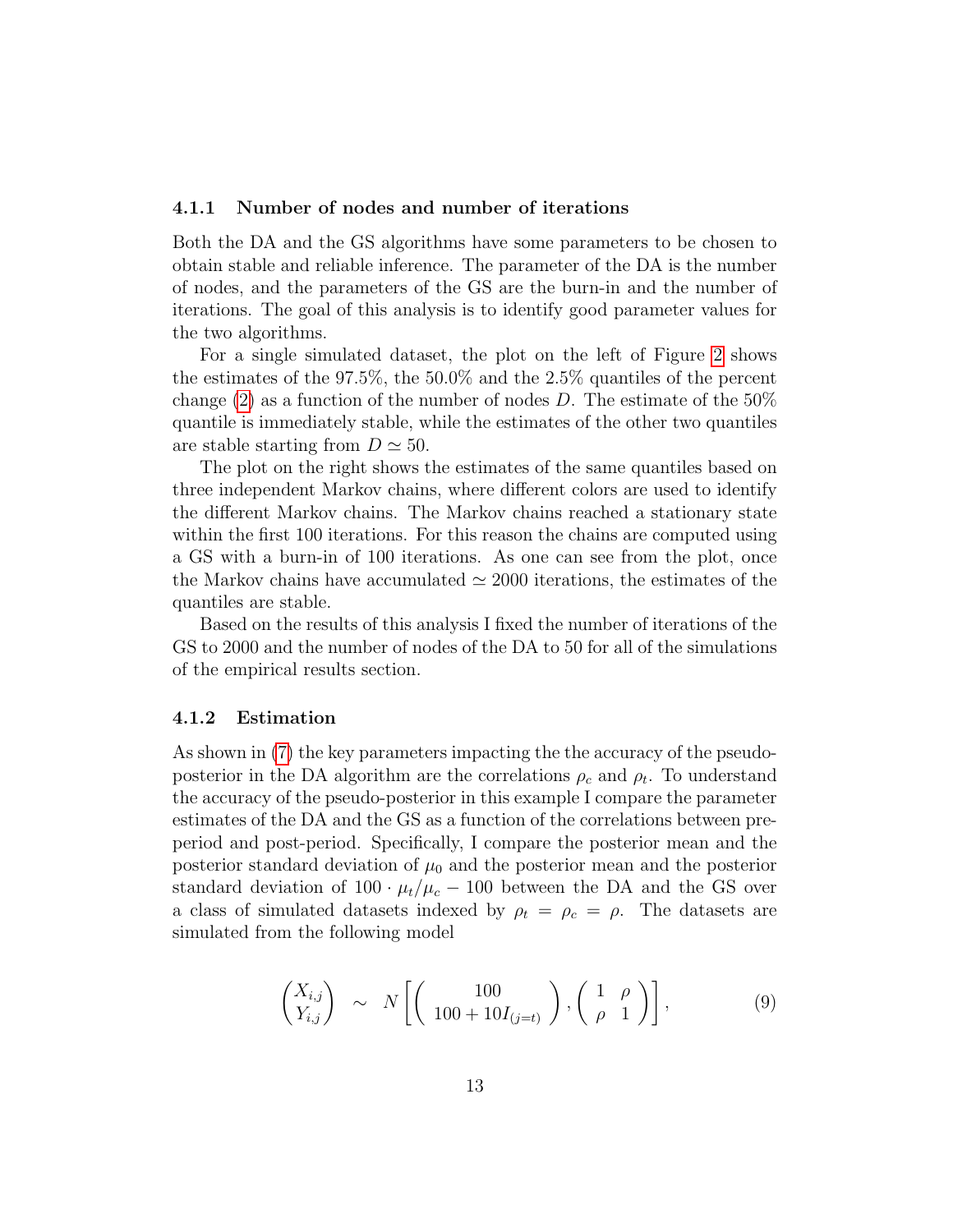

<span id="page-13-0"></span>Figure 2: For a simulated dataset, the plot on the left shows the estimates of 97.5%, the 50.0% and the 2.5% quantiles of the percent change in function of the number of nodes D. The plot on the right shows the same estimates based on three Markov chains, where each color indicates a different Markov chain.

where  $\rho = 0, 0.4, 0.8, i = 1, \ldots, 50$  and  $j = c, t$ . For each correlation value I simulated 50 datasets. Similar results are obtained when  $\rho_t \neq \rho_c$  or when  $\sigma_0^2 \neq \sigma_t^2 \neq \sigma_c^2$ , and so they are not presented here.

The scatterplots in Figure [3](#page-23-0) show the comparison between the DA and the GS for the posterior mean and the posterior standard deviation of  $\mu_0$ , and for the posterior mean and the posterior standard deviation of the percent change  $100 \cdot \mu_t/\mu_c - 100$ . The posterior standard deviation of the percent change has been scaled by  $\sqrt{1-\rho^2}$  to make the results comparable across different correlation levels.

The scatterplots show that the posterior mean of  $\mu_0$  is practically identical between the two algorithms. The standard deviation of  $\mu_0$  has higher variability when using the DA algorithm, but both algorithms are centered around the same value. This means that there is no systematic bias in the estimation of the posterior standard deviation of  $\mu_0$  between the DA and the GS.

The posterior mean of the percent change  $100 \cdot \mu_t/\mu_c - 100$  is practically identical between the two algorithms. The standard deviation of the percent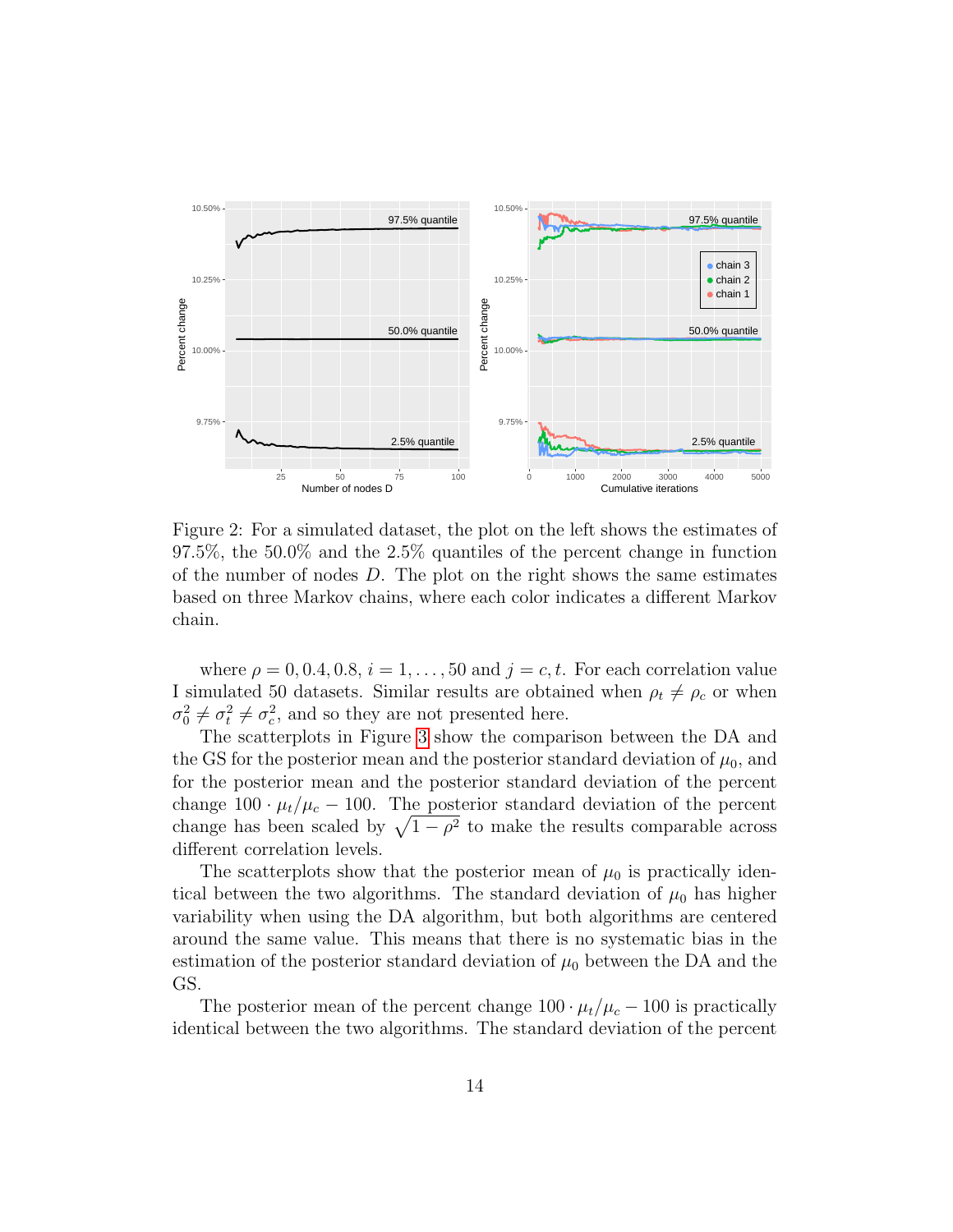change  $100 \cdot \mu_t/\mu_c - 100$  is slightly larger for the GS algorithm, but the difference is minimal.

Based on the scatterplots I can conclude that the correlation level does not seem to impact the accuracy of the inference.

#### 4.1.3 Computing Time

In this example I compare the computing times of the DA and the GS over 100 datasets. The datasets are simulated from model [\(9\)](#page-12-2), where  $\rho =$  $\text{cor}(X_{i,j}, Y_{i,j}) = 0.8, i = 1, \ldots, 20 \text{ and } j = c, t.$ 

The average computing time for the DA is 0.16 seconds, while the average computing time for the GS is 36.56 seconds. This means that the DA results in a 200x reduction in computing time with respect to the GS. The code was written in R for both approaches, and it was tested on an Intel Xeon CPU E5-1650 v3 at 3.50GHz.

### <span id="page-14-1"></span>4.2 Real Data Examples

The goal of this section is to quantify the benefits of Pre-Post in real YouTube experiments.

To better understand the benefits of incorporating a pre-period metric, I compare Pre-Post to a baseline model which does not include the pre-period metric. The model, which will be called the Post method in the remainder of this work, is based on the likelihood [\(1\)](#page-3-2) and the following prior the

<span id="page-14-0"></span>
$$
\pi(\mu_c, \sigma_c^2, \mu_t, \sigma_t^2) \propto 1/\sigma_c^2 \cdot 1/\sigma_t^2. \tag{10}
$$

In the first example I study the robustness of the methodology as a function of the level of misalignment between the control and treatment group in the pre-period. In the second example I study the width of the CIs as a function of the traffic size and the number of days of the experiment. Both examples are based on the DAUs metric. Similar results are obtained for other metrics and are for this reason omitted.

#### 4.2.1 Robustness to Pre-Period Misalignment

The experiment framework is designed not to have a systematic pre-period bias between the groups of an experiment. However, engineers often run  $A/A$ experiments prior to the start of their experiments out of the concern that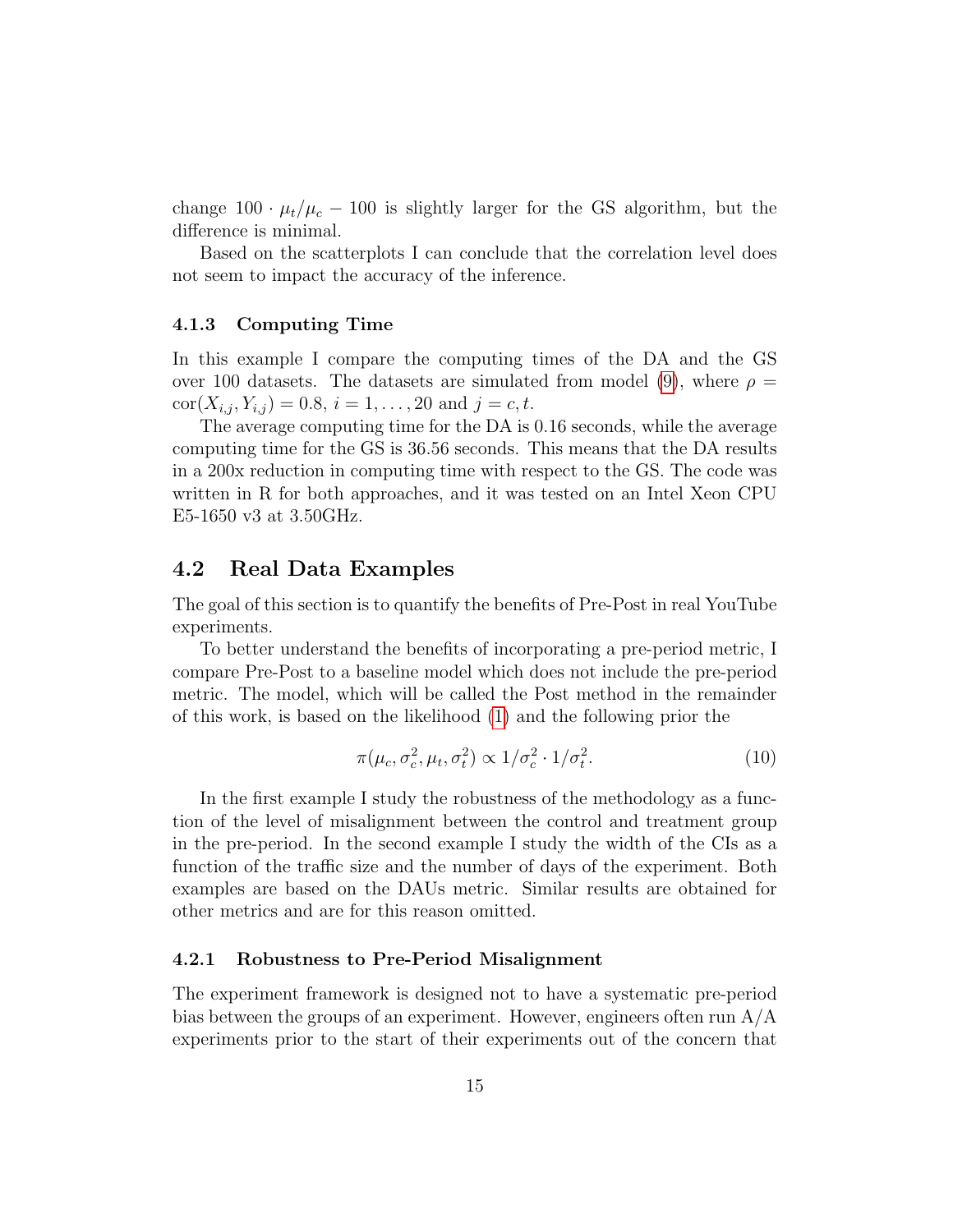the two groups are not perfectly balanced. The original goal of this analysis was to convince engineers at YouTube that Pre-Post is robust to the natural variability in the level of pre-period alignment between the two groups.

This example is based on 100,000  $A/A$  YouTube experiments.  $A/A$  experiments are used for two reasons. First, to assess the performance of the methods a very large number of experiments are needed, and it is easy to generate a large number of  $A/A$  experiments. Second, when using  $A/A$  experiments the true percent change is known, making it possible to assess both the coverage of CIs and the mean squared error (MSE) of the point estimates.

I compute the permutation  $p$ -value for the mean difference in the preperiod, and then I bucket all the experiments in 100 groups based on their preperiod p-value. The first group contains all experiments where the pre-period  $p$ -value  $\in$  [0,0.01], the second groups contains all experiments where the pre-period p-value  $\in [0.01, 0.02)$ , etc. In the pre-period there is no treatment applied to the treatment group, and so any difference in the distribution of the two groups is due to chance. Thus, the pre-period  $p$ -value has a uniform distribution, resulting in approximately 1,000 experiments per pre-period pvalue bucket.

For each pre-period p-value bucket Figure [4](#page-24-0) shows the empirical coverage of the 95% CI and the MSE in the post period. Pre-Post outperforms Post in both coverage robustness and MSE. Both Pre-Post and Post have the right coverage on average. However, the coverage of Pre-Post is uniform with respect to the pre-period  $p$ -value, while the coverage of Post is strongly dependent on the pre-period permutation  $p$ -value. In particular, when the pre-period p-value is smaller than 0.1, i.e., the two groups are not well aligned in the pre-period, Post has substantially lower coverage than the nominal coverage. Similarly, the MSE of Pre-Post is uniform, while the MSE of Post is very high when the pre-period p-value is small and comparable to Pre-Post when the p-value is large.

#### 4.2.2 Width of the Credible Intervals

There is a common misconception that running an online experiment for twice the time is equivalent to running and experiment on twice the traffic. Similar misconceptions have been noticed by data scientists at other tech companies [\[Xu et al., 2018\]](#page-22-2). Since finding space for a large experiment is often difficult, experimenters often run their experiments longer to compensate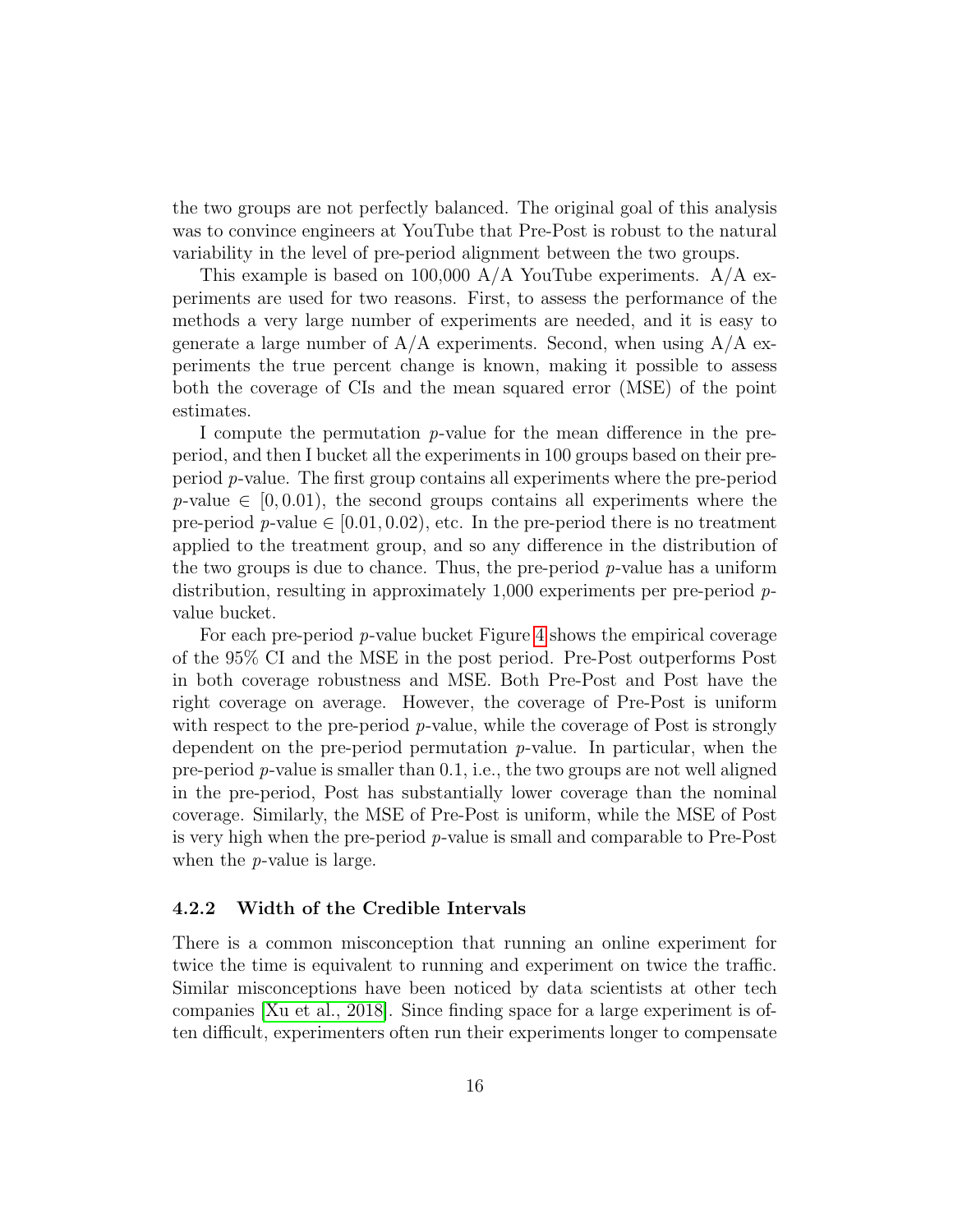for the small amount of traffic available.

The goal of this example is to illustrate the relationship between the size of an experiment at YouTube, its length and the method used for inference. In particular, the example shows how running experiments twice as long is not as valuable as running experiments on twice the traffic. More importantly, the example shows that a variance reduction technique like Pre-Post can be even more valuable than doubling the size of the experiment.

This example is based on 40 identical YouTube experiments, where 20 experiments have twice the traffic  $(2p)$  of the other 20 experiments  $(p)$ . The pre-period corresponds to the 7 days prior to the start of the experiment. The metric considered is DAUs.

In Figure [5,](#page-25-0) each thin line represents an individual experiment, and the thick line represents the average across experiments. Each color represents a different method and traffic size combination. Specifically, red corresponds to Post based on traffic proportion  $p$ , green to Post based on twice the traffic  $(2p)$ , blue to Pre-Post based on traffic proportion p, and purple to Pre-Post based on twice the traffic  $(2p)$ .

Correcting for the pre-period results in substantially tighter CIs. In this example the CIs for Pre-Post with traffic proportion  $p$  are tighter than the CI of Post with traffic proportion  $2p$ . In addition, even if one takes into account the week spent to run the pre-period, the CIs of Pre-Post are still substantially tighter than the CIs of Post. Specifically, the CIs of Pre-Post after 1 day of the experiment are tighter than the CIs of Post based on 8 or more days of the experiment.

The rate at which the width of the CIs decays is slower than the inverse of the square root of the number of days. This is due to the fact that metrics are generally not independent across days, but instead are positively correlated over time. This implies that unless the treatment effect increases over time, the gains of running a longer experiments are smaller than those of running a larger experiment. Given the fact that a large number of experiments are often running in parallel ([\[Tang et al., 2010\]](#page-22-3)), it is not possible to have a large sample size for each of them. Thus, maximizing the sensitivity of each individual experiment through methods like Pre-Post is crucial.

### 4.3 Simulation Study

In this simulation study Pre-Post and Post are compared to the following classical methods: Taylor's, Fieller's and the Index method. Two generative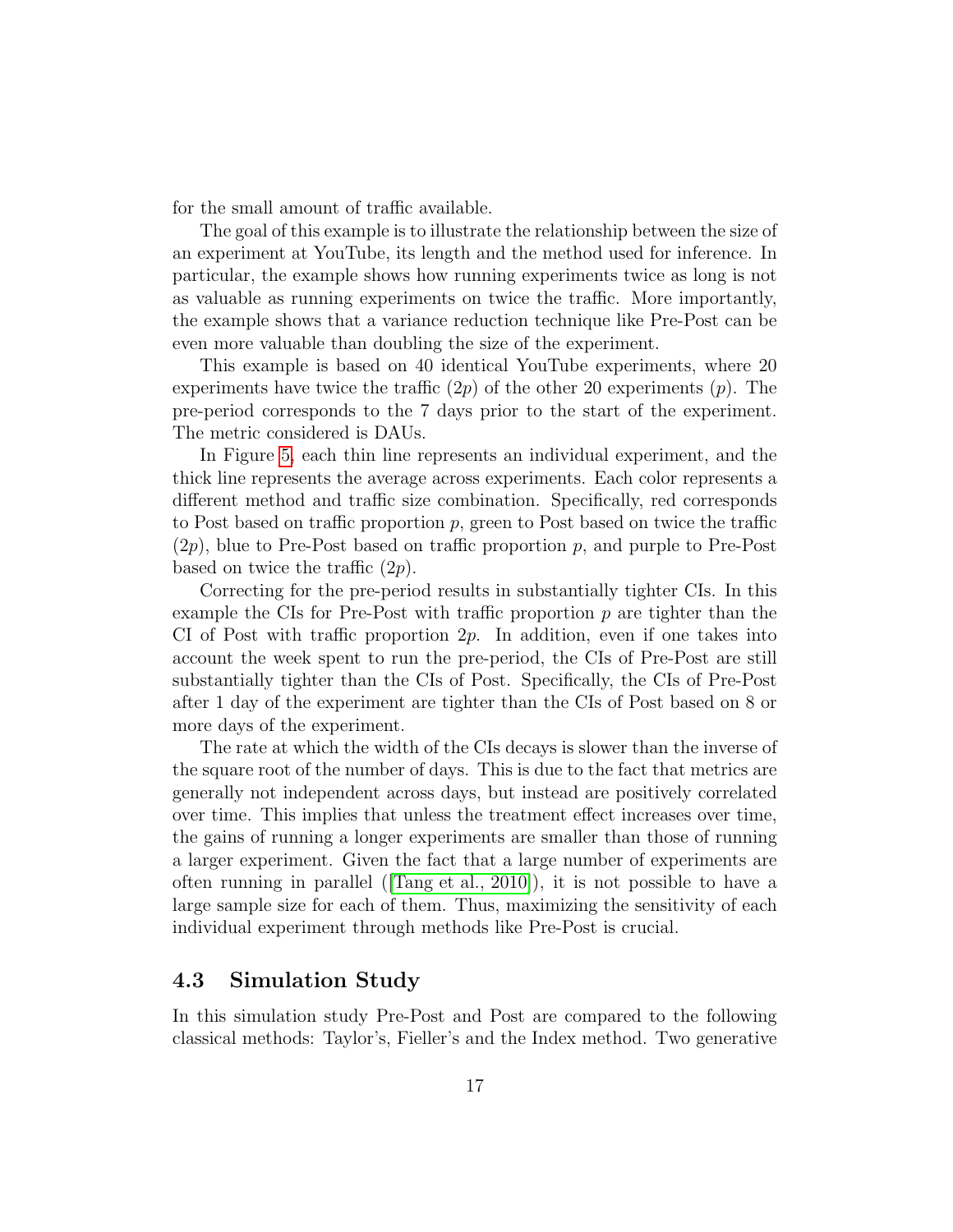models are considered. In the first model data are generated from a Bernoulli model to mimic a metric like DAUs.

$$
\tilde{X}_{u,j}|p_{u,j} \sim \text{Bernoulli}(p_{u,j})
$$
\n
$$
\tilde{Y}_{u,c}|p_{u,c} \sim \text{Bernoulli}(0.9 \cdot p_{u,c})
$$
\n
$$
\tilde{Y}_{u,t}|p_{u,t} \sim \text{Bernoulli}(0.9 \cdot (1 + \tau) \cdot p_{u,t})
$$
\n
$$
p_{u,j} \sim \text{Beta}(0.2, 0.3),
$$

where  $u = 1, \ldots, 10^5$  indicates the user,  $j = c, t$  represents the condition, and  $\tau$  represents the treatment effect. The latent variable  $p_{u,i}$  is associated to the propensity of user  $u$  to use the product on any given day. The Beta distribution over the latent variables is bimodal to mimic two distinct "types" of users. Recurring users, where  $p_{u,j} \simeq 1$ , are likely to use the product both in the pre-period and the post-period. Occasional users, where  $p_{u,j} \simeq 0$ , are likely not to use the product at all or use it only in the pre-period or the post-period. The parameter  $\tau$  represents the increase in the propensity for a user in the treatment group to use the product in the post-period.

In the second model data are generated from an Exponential model to mimic a time metric, like time on site or latency.

$$
\tilde{X}_{u,j}|\lambda_{u,j} \sim \text{Exponential}(\lambda_{u,j})
$$
\n
$$
\tilde{Y}_{u,c}|\lambda_{u,c} \sim \text{Exponential}(\lambda_{u,c})
$$
\n
$$
\tilde{Y}_{u,t}|\lambda_{u,t} \sim \text{Exponential}(\lambda_{u,t}/(1+\tau))
$$
\n
$$
1/\lambda_{u,j} \sim \text{Beta}(0.1, 0.9),
$$

where  $u = 1, \ldots, 10^5$  indicates the user,  $j = c, t$  represents the condition, and  $\tau$  represents the treatment effect. Similarly to the first model, the latent variable  $\lambda_{u,j}$  is associated to the amount of time the user uses the product on any given day. The parameter  $\tau$  represents the increase in the expected time for a user in the treatment group during the experiment with respect to a user in the control group.

In both models data are subsequently aggregated into buckets  $i = 1, \ldots, I =$ 50 by randomly assign users to buckets,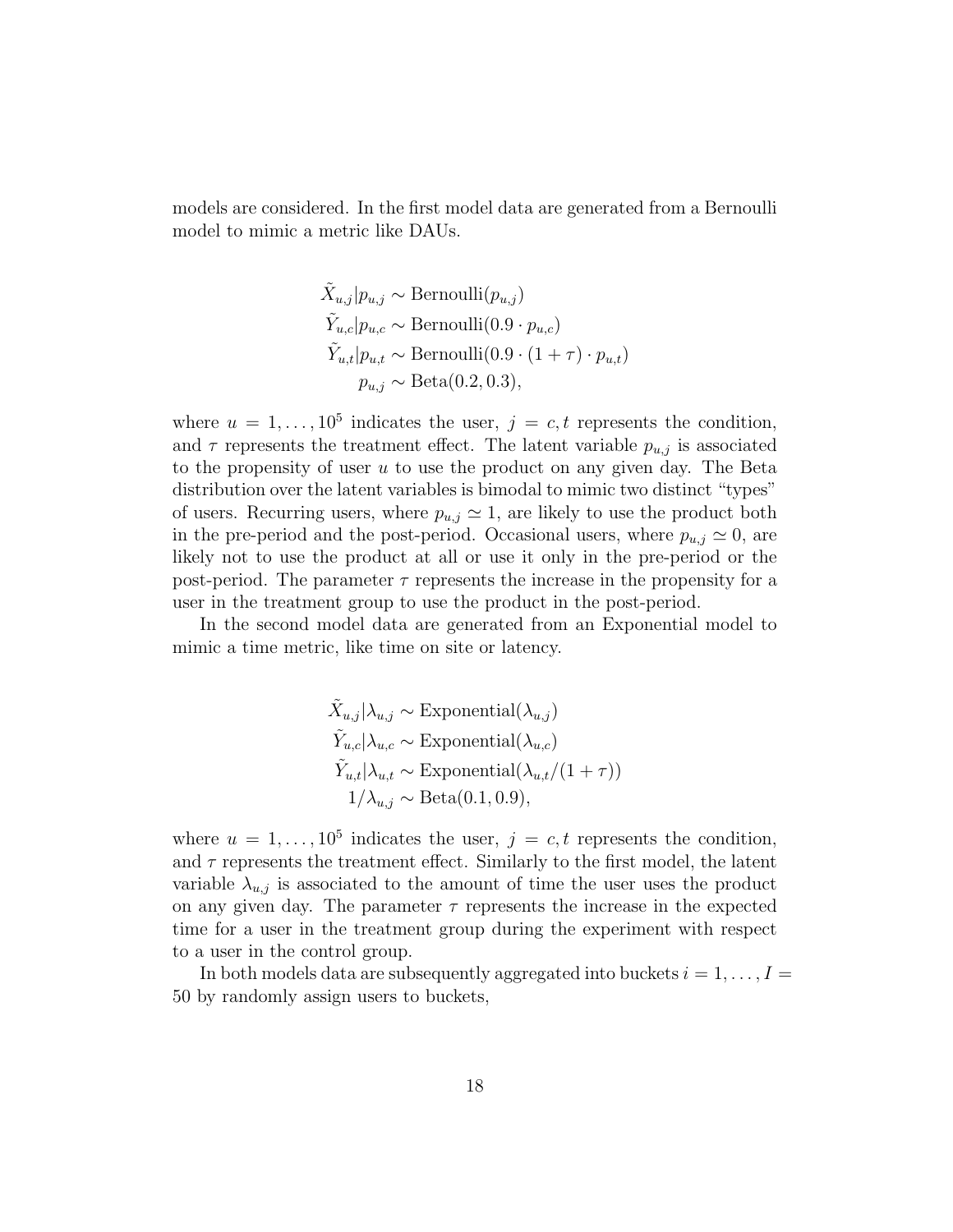$$
P(u \in \text{bucket}_i) = 1/I
$$
  

$$
X_{i,j} = \sum_{u \in \text{bucket}_i} \tilde{X}_{u,j}
$$
  

$$
Y_{i,j} = \sum_{u \in \text{bucket}_i} \tilde{Y}_{u,j}.
$$

For both models 11 treatment effects ranging from 0% to 10% are considered, and for each treatment effect level  $10<sup>4</sup>$  datasets are generated.

Table [1](#page-18-0) shows the empirical coverage of the 95% CIs for each model across the  $11 \cdot 10^4$  data sets and under each generative model. All methods have very good nominal coverage.

|          | Bernoulli | Exponential |
|----------|-----------|-------------|
| Fieller  | 0.953     | 0.953       |
| Index    | 0.952     | 0.953       |
| Post     | 0.948     | 0.948       |
| Pre-Post | 0.952     | 0.951       |
| Taylor   | 0.948     | 0.948       |

<span id="page-18-0"></span>Table 1: Empirical coverage of the 95% CIs for each method and under each generative model across the  $11 \cdot 10^4$  data sets.

Figure [6](#page-26-0) shows the power as a function of the treatment effect on the percent change scale for the two generative models. Each line in the plots represents a different method. For both generative models Pre-Post (blue line) is uniformly the most powerful approach, and all other methods have very similar power to one another.

Figure [7](#page-27-0) shows the average width of the a CIs as a function of the treatment effect on the percent change scale for the two generative models. Each line in the plots represents a different method. For both generative models Pre-Post (blue line) produces the tightest CIs, while the Index method produces the widest CIs. The reduction in CI width of Pre-Post versus the other methods is larger under the Bernoulli model because the correlation between pre-period and post-period is higher in the Bernoulli model (∼ 0.8) than in the Exponential model ( $\sim$  0.5). The width of the CIs grows approximately linearly in the increase in the percent change, consistently with the equation for the standard error of the Taylor's model [\(3\)](#page-4-1).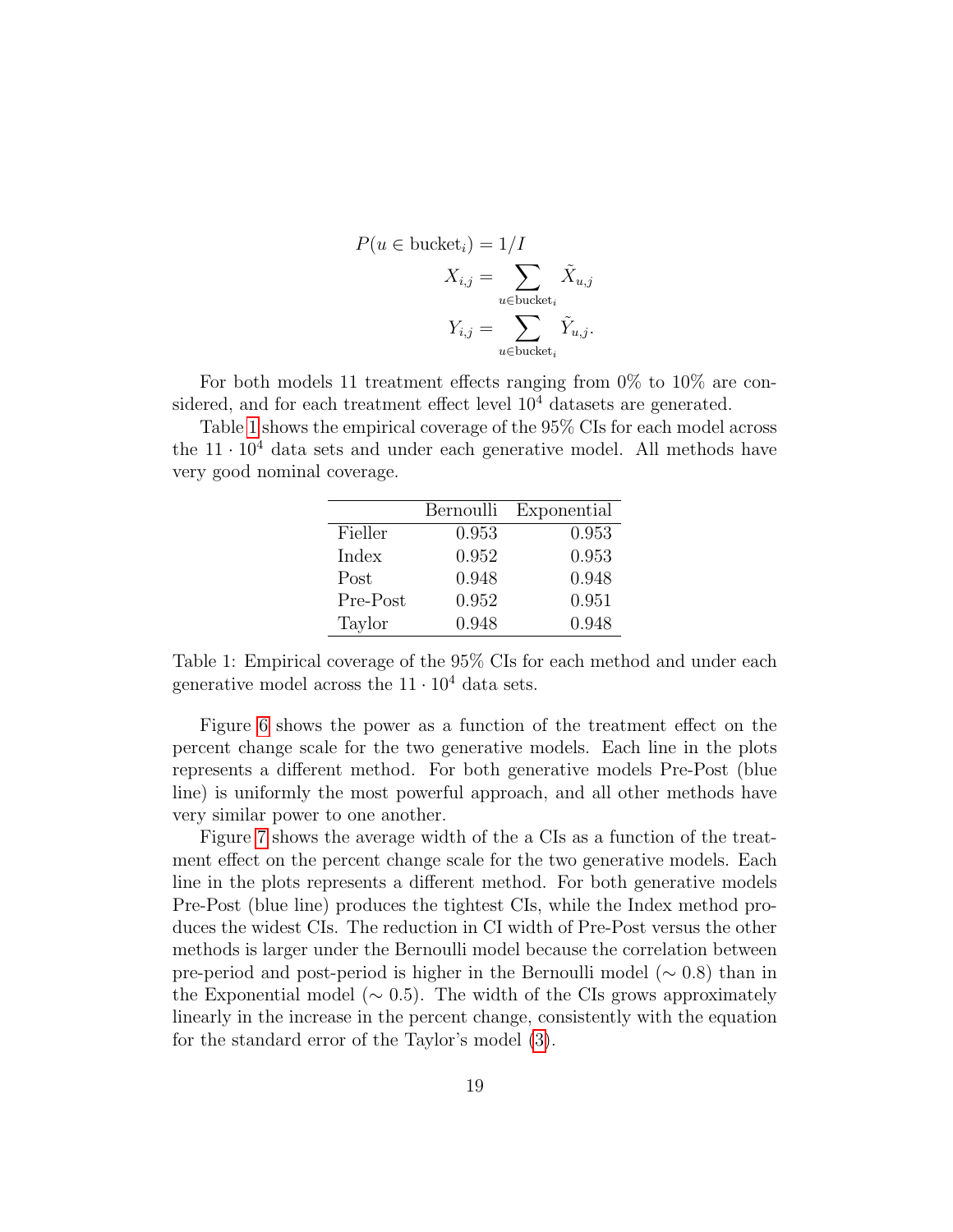It is important to make sure that the gains in variance reduction do not result in a significant increase in bias. One of the main criticisms of Bayesian models is that they do not result in unbiased estimates. I computed the average bias across the  $10^4$  datasets and the associated 95% CI of all the methods under each treatment effect level and each generative model. The results in Figure [8](#page-28-0) show a similar minimal downwards bias across all methods, i.e., the point estimate is smaller than the true percent change. There is no bias under the Bernoulli generative model and the bias is negligible with respect to the CI width for all methods under the Exponential generative model and uniformly over the size of the treatment effect.

### <span id="page-19-0"></span>5 Conclusion

Pre-Post can substantially increase the sensitivity of large scale online experiments relative to existing approaches. The width of CIs associated with YouTube experiments, for example, can be reduced by up to 50%. This creates the opportunity for faster experimental cycles through shorter experiments, or exposing a smaller fraction of users to the experiment, while maintaining the same statistical power. Similarly, one can substantially increase the power to detect small effects, while maintaining the same length of the experiment and the same traffic size. Detecting small effects is important for web-facing products where the sum of several small improvements on a relative scale may have an overall large impact on an absolute scale.

The main limitation of Pre-Post is the necessity to run a pre-period for a week before the start of the experiment. To overcome this limitation, YouTube developed an experiment framework to retrospectively compute pre-periods. Under this framework, for all users exposed to the treatment or the control group in the post-period, the pre-period metric  $X$  is automatically and retrospectively computed. As a result, the experimenter does not need to set up a pre-period and can immediately start the experiment, resulting in simpler and faster experimental cycles.

Pre-period metrics can also be used to constantly monitor the health of the experiment system. Systematic deviations in the pre-period metrics between the treatment and the control can be an indication, for example, of issues in the traffic diversion or the logging.

There are many ways this methodology can be further extended. Often experimenters have run similar experiments in the past, and so they have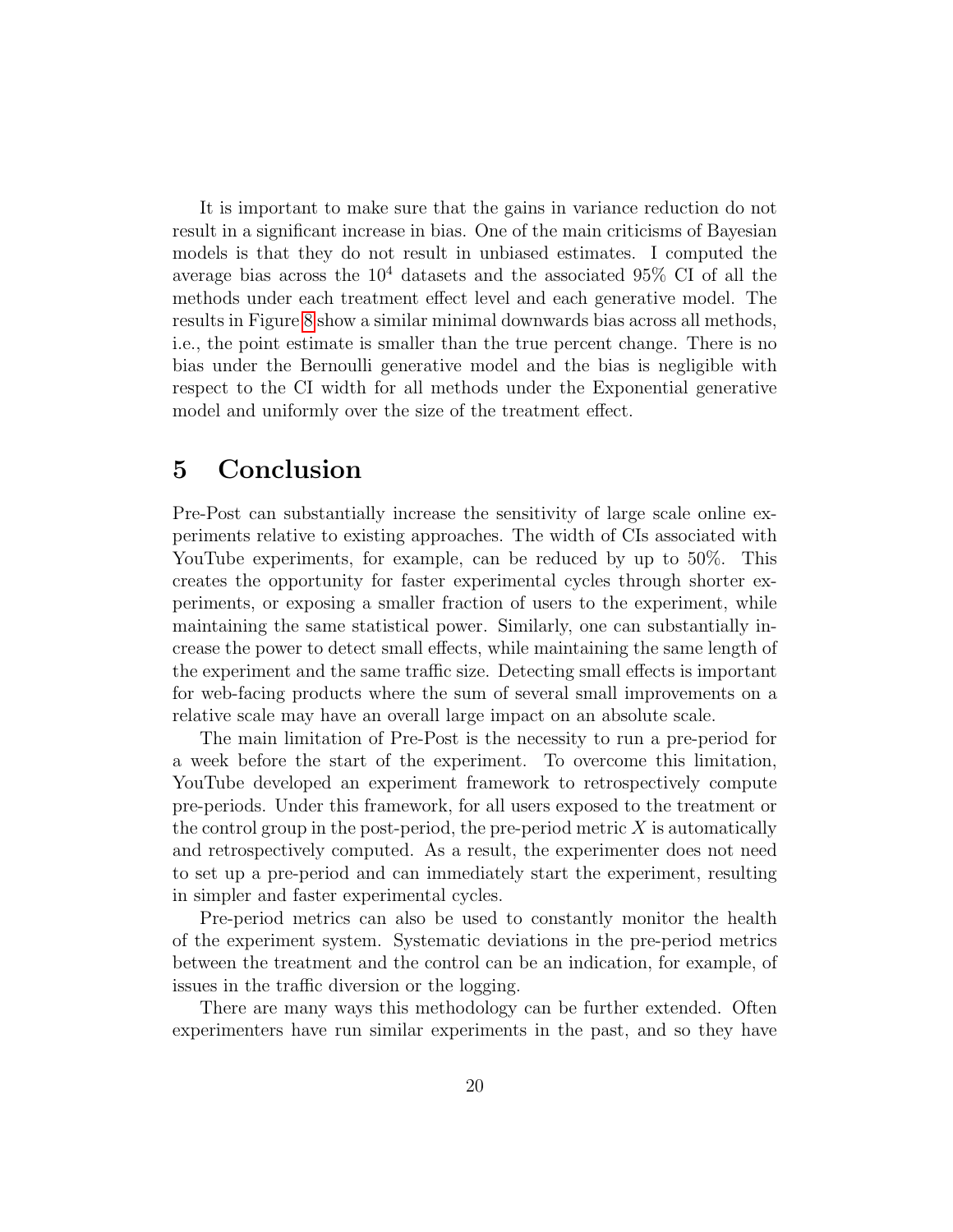prior knowledge about the range of possible values for the percent change between the treatment mean and the control mean. Parametrizing the model as a function of the control mean and the relative change of the treatment mean versus the control mean would make it easier to incorporate this prior knowledge. This parametrization also opens the door for heterogenous treatment effect modeling, which has been an area of very active research in the last few years [\[Athey and Imbens, 2016\]](#page-20-0), [\[Deng et al., 2016\]](#page-21-8),[\[Wager and Athey, 2018\]](#page-22-4) and [\[Xie et al., 2018\]](#page-22-5). Since the percent change is scale-free, it is reasonable to assume that the percent changes across slices of data like country, device, etc. are exchangeable. Thus, one could build a hierarchical model where the percent change for each slice is modeled with a random effect, allowing for borrowing of information across slices. Another possible extension is to include in the model pre-period data from users not in the experiment but from the same population. A power prior [\[Ibrahim et al., 2000\]](#page-21-9) could be used to control the extent these additional data are used to inform the posterior of the pre-period mean.

An open source R package implementing the methods described in the paper is freely available at <https://google.github.io/abpackage>.

# Acknowledgments

Many individuals contributed to this project at various stages of its development. Among them I am particularly grateful to David Diez, whose early discussions inspired this work, Wael Salloum for strongly believing in my ability to make this project succeed, and Maria Terres for her many suggestions which resulted in a much clearer and better organized paper.

# References

- <span id="page-20-0"></span>[Athey and Imbens, 2016] Athey, S. and Imbens, G. (2016). Recursive partitioning for heterogeneous causal effects. Proceedings of the National Academy of Sciences, 113(27):7353–7360.
- [Bernardo, 1979] Bernardo, J. M. (1979). Reference posterior distributions for bayesian inference. Journal of the Royal Statistical Society. Series B (Methodological), pages 113–147.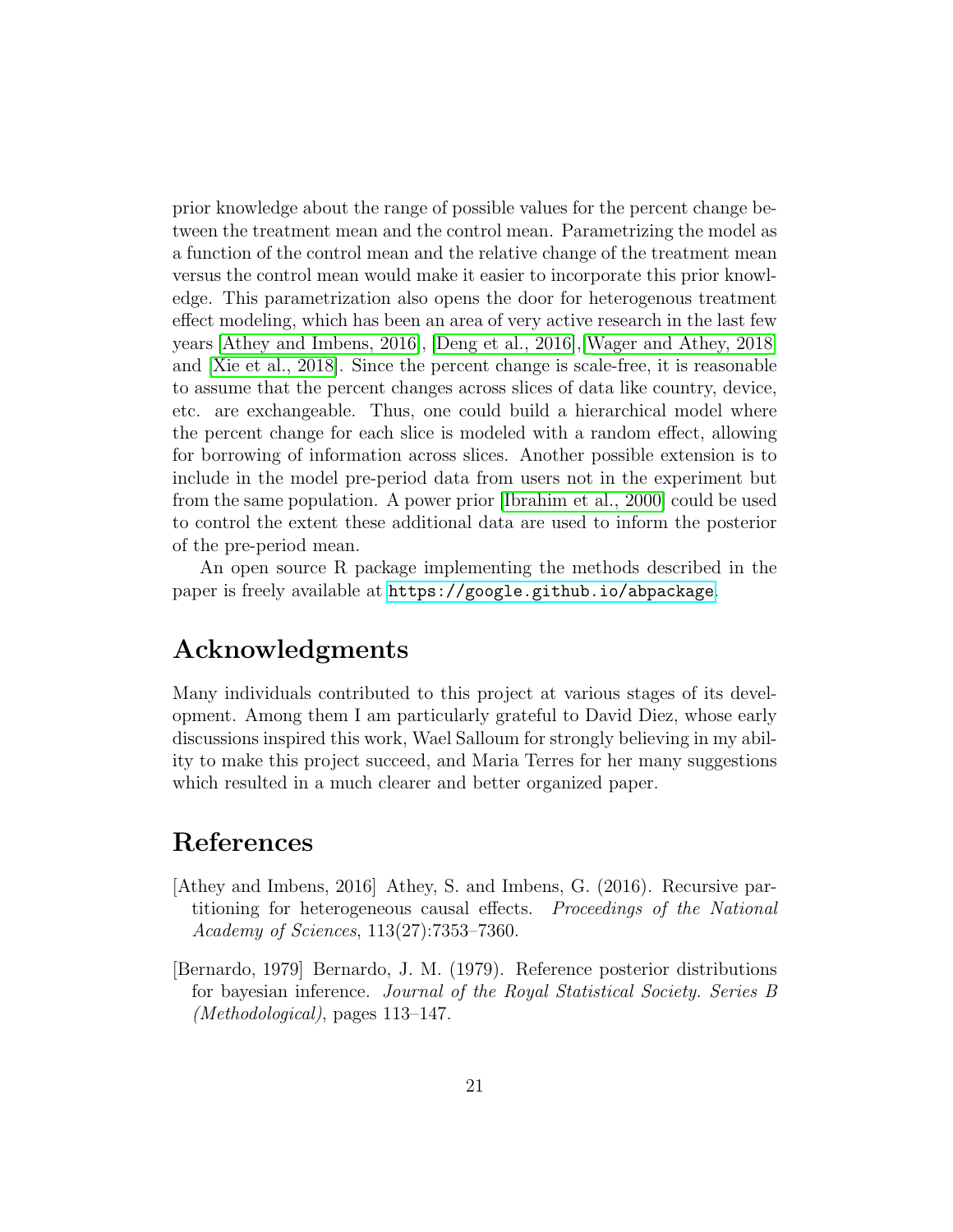- <span id="page-21-3"></span>[Chamandy et al., 2012] Chamandy, N., Muralidharan, O., Najmi, A., and Naidu, S. (2012). Estimating uncertainty for massive data streams. Google Internal technical report.
- <span id="page-21-0"></span>[Deng et al., 2013] Deng, A., Xu, Y., Kohavi, R., and Walker, T. (2013). Improving the sensitivity of online controlled experiments by utilizing preexperiment data. In Proceedings of the sixth ACM international conference on Web search and data mining, pages 123–132. ACM.
- <span id="page-21-8"></span>[Deng et al., 2016] Deng, A., Zhang, P., Chen, S., Kim, D. W., and Lu, J. (2016). Concise summarization of heterogeneous treatment effect using total variation regularized regression. arXiv preprint arXiv:1610.03917.
- <span id="page-21-4"></span>[Efron, 1992] Efron, B. (1992). Bootstrap methods: another look at the jackknife. In Breakthroughs in statistics, pages 569–593. Springer.
- <span id="page-21-5"></span>[Fieller, 1940] Fieller, E. C. (1940). The biological standardization of insulin. Supplement to the Journal of the Royal Statistical Society, 7(1):1–64.
- <span id="page-21-6"></span>[Franz, 2007] Franz, V. H. (2007). Ratios: A short guide to confidence limits and proper use. arXiv preprint arXiv:0710.2024.
- <span id="page-21-7"></span>[Ghosh et al., 2003] Ghosh, M., Yin, M., and Kim, Y.-H. (2003). Objective bayesian inference for ratios of regression coefficients in linear models. Statistica Sinica, 13(2):409–422.
- <span id="page-21-9"></span>[Ibrahim et al., 2000] Ibrahim, J. G., Chen, M.-H., et al. (2000). Power prior distributions for regression models. *Statistical Science*, 15(1):46–60.
- <span id="page-21-1"></span>[Kaiser, 1989] Kaiser, L. (1989). Adjusting for baseline: change or percentage change? Statistics in medicine, 8(10):1183–1190.
- <span id="page-21-2"></span>[Kohavi et al., 2009] Kohavi, R., Longbotham, R., Sommerfield, D., and Henne, R. M. (2009). Controlled experiments on the web: survey and practical guide. Data mining and knowledge discovery, 18(1):140–181.
- [Najmi, 2016] Najmi, A. (2016). LSOS experiments: how I learned to stop worrying and love the variability. The Unofficial Google Data Science Blog.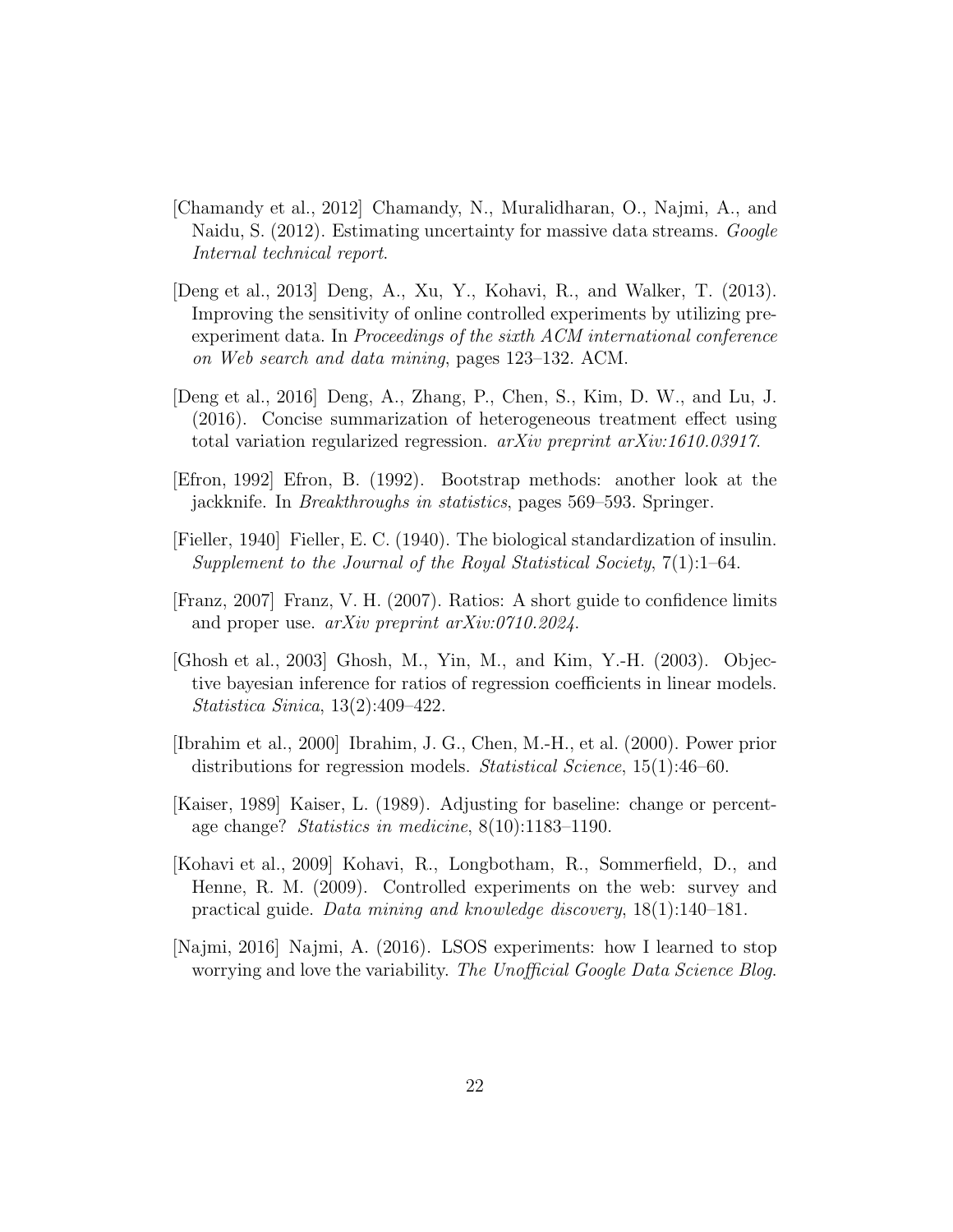- <span id="page-22-3"></span>[Tang et al., 2010] Tang, D., Agarwal, A., O'Brien, D., and Meyer, M. (2010). Overlapping experiment infrastructure: More, better, faster experimentation. In Proceedings of the 16th ACM SIGKDD International Conference on Knowledge Discovery and Data Mining, pages 17–26. ACM.
- <span id="page-22-1"></span>[Vickers, 2001] Vickers, A. J. (2001). The use of percentage change from baseline as an outcome in a controlled trial is statistically inefficient: a simulation study. *BMC medical research methodology*, 1(1):6.
- <span id="page-22-4"></span>[Wager and Athey, 2018] Wager, S. and Athey, S. (2018). Estimation and inference of heterogeneous treatment effects using random forests. Journal of the American Statistical Association, 113(523):1228–1242.
- <span id="page-22-0"></span>[Xie and Aurisset, 2016] Xie, H. and Aurisset, J. (2016). Improving the sensitivity of online controlled experiments: Case studies at netflix. In Proceedings of the 22nd ACM SIGKDD International Conference on Knowledge Discovery and Data Mining, pages 645–654. ACM.
- <span id="page-22-5"></span>[Xie et al., 2018] Xie, Y., Chen, N., and Shi, X. (2018). False discovery rate controlled heterogeneous treatment effect detection for online controlled experiments. In Proceedings of the 24th ACM SIGKDD International Conference on Knowledge Discovery  $\mathcal{B}$  Data Mining, pages 876–885. ACM.
- <span id="page-22-2"></span>[Xu et al., 2018] Xu, Y., Duan, W., and Huang, S. (2018). Sqr: Balancing speed, quality and risk in online experiments. In Proceedings of the  $24$ th ACM SIGKDD International Conference on Knowledge Discovery & Data Mining, pages 895–904. ACM.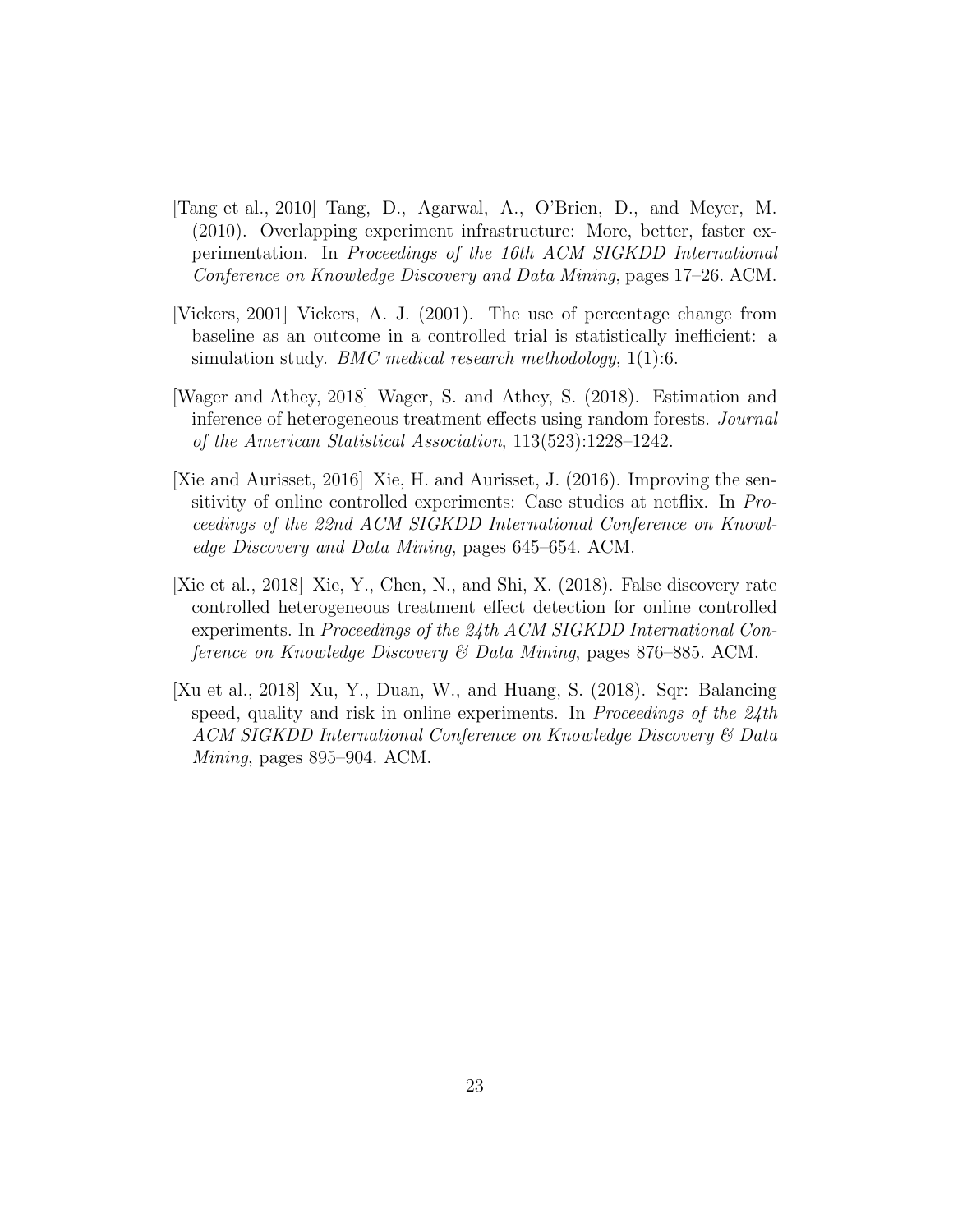![](_page_23_Figure_0.jpeg)

<span id="page-23-0"></span>Figure 3: Comparison between the inference based on the GS on y-axis and the DA on the x-axis. Each dot represents a simulated datasets. The color of the dot indicates the correlation level  $\rho$ . Red indicates  $\rho = 0$ , green indicates  $\rho = 0.4$ , and blue indicates  $\rho = 0.8$ . The plot of the top left shows the posterior mean of  $\mu_0$ , the plot on the top right shows the posterior mean of  $\mu_0$ . The plot on the bottom left shows the posterior mean of the percent change  $100 \cdot \mu_t/\mu_c - 100$ . The plot on the bottom right shows the posterior standard deviation of the percent change  $100 \cdot \mu_t/\mu_c - 100$  scaled by  $\sqrt{1 - \rho^2}$ .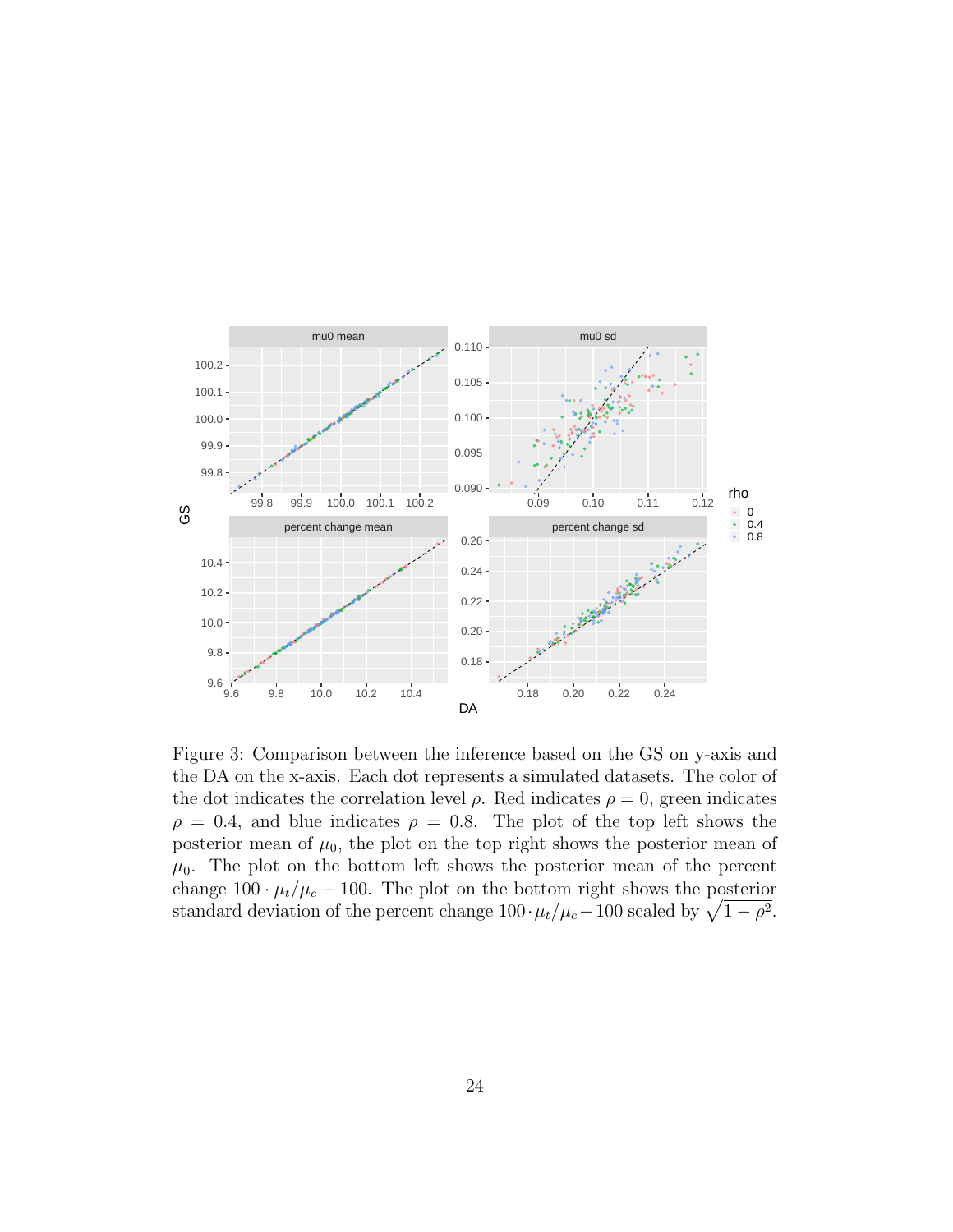![](_page_24_Figure_0.jpeg)

<span id="page-24-0"></span>Figure 4: On the left, coverage of the CIs in the post-period as a function of the permutation p-value for the pre-period. On the right, MSE for the post-period as a function of the permutation p-value for the pre-period. The red line indicates Post, and the blue line indicates Pre-Post. The dashed black line in the left plot indicates 95%, the nominal coverage of the CIs.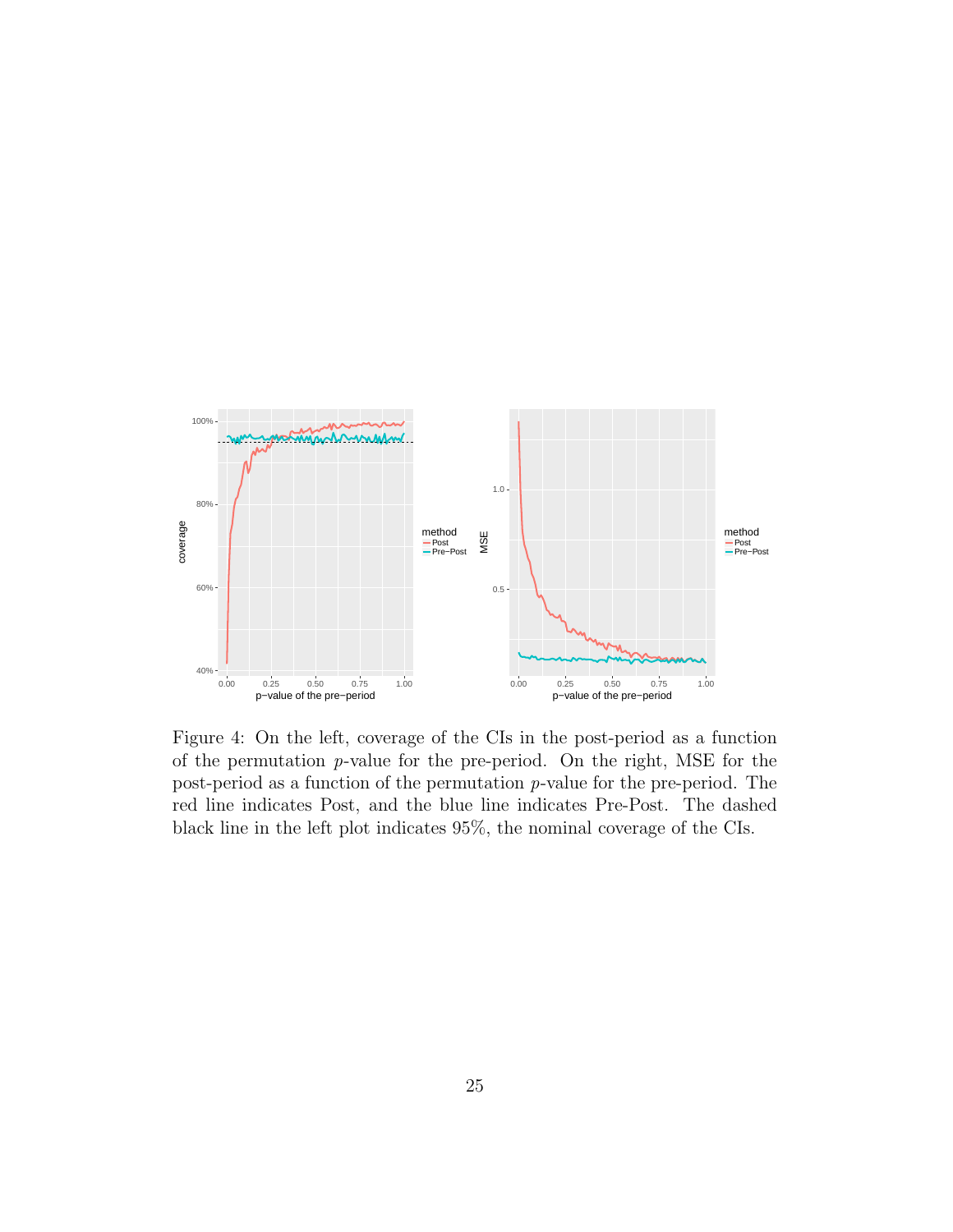![](_page_25_Figure_0.jpeg)

<span id="page-25-0"></span>Figure 5: Width of CIs as a function of the number of days of the experiment. Red corresponds to Post based on traffic proportion  $p$ , green corresponds to Post based on traffic proportion  $2p$ , blue corresponds to Pre-Post based on traffic proportion  $p$ , and purple corresponds to Pre-Post based on traffic proportion 2p. The thin lines indicate individual experiments, and the thick lines indicate the average across experiments.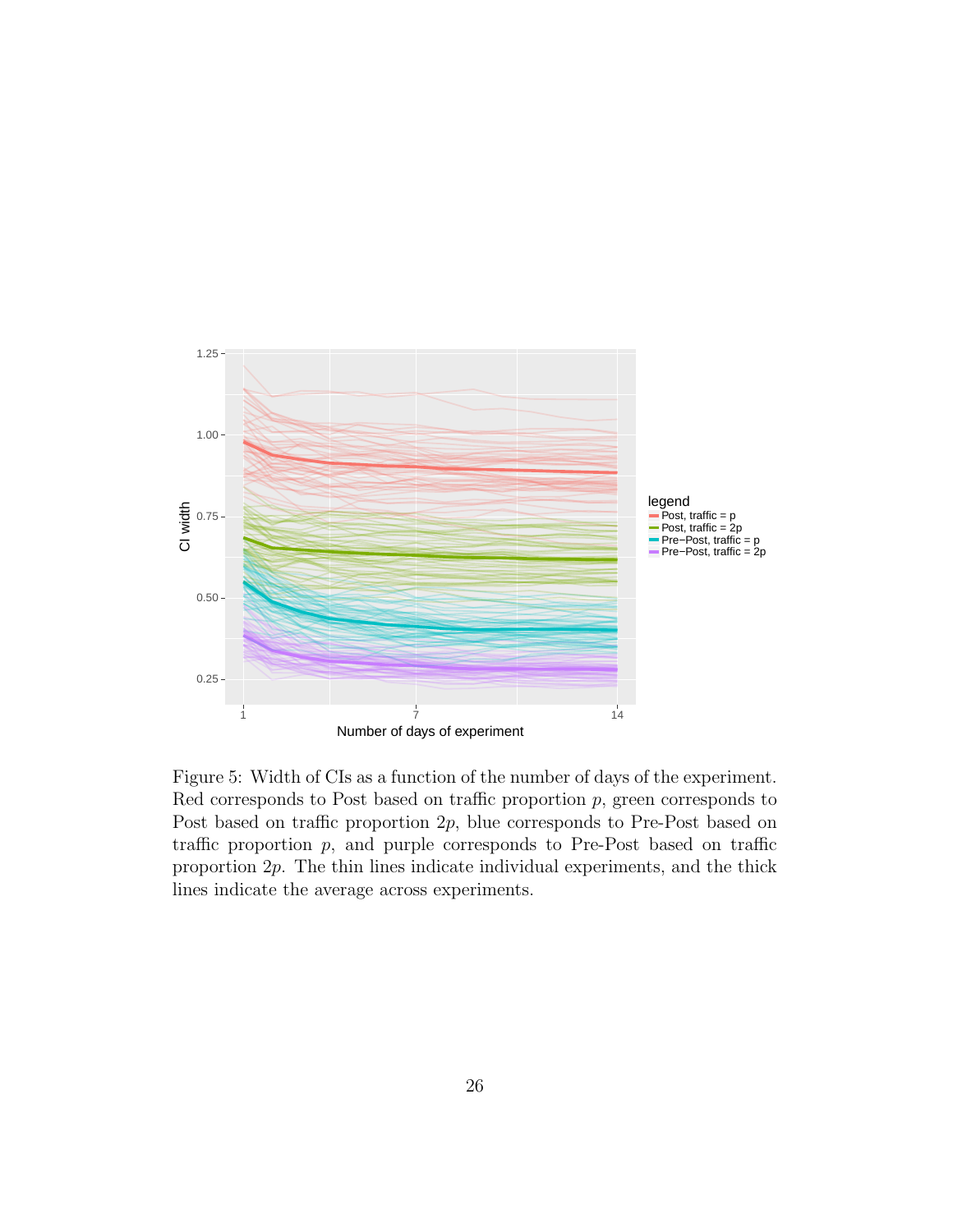![](_page_26_Figure_0.jpeg)

<span id="page-26-0"></span>Figure 6: Power as a function of the treatment effect on the percent change scale. The plot on the left shows the results for the Bernoulli generative model, and the plot on the right shows the results for the Exponential generative model. Red indicates the Fieller's method, brown indicates the Index method, green indicates the Post method, blue indicates the Pre-Post method, and purple indicates the Taylor's method.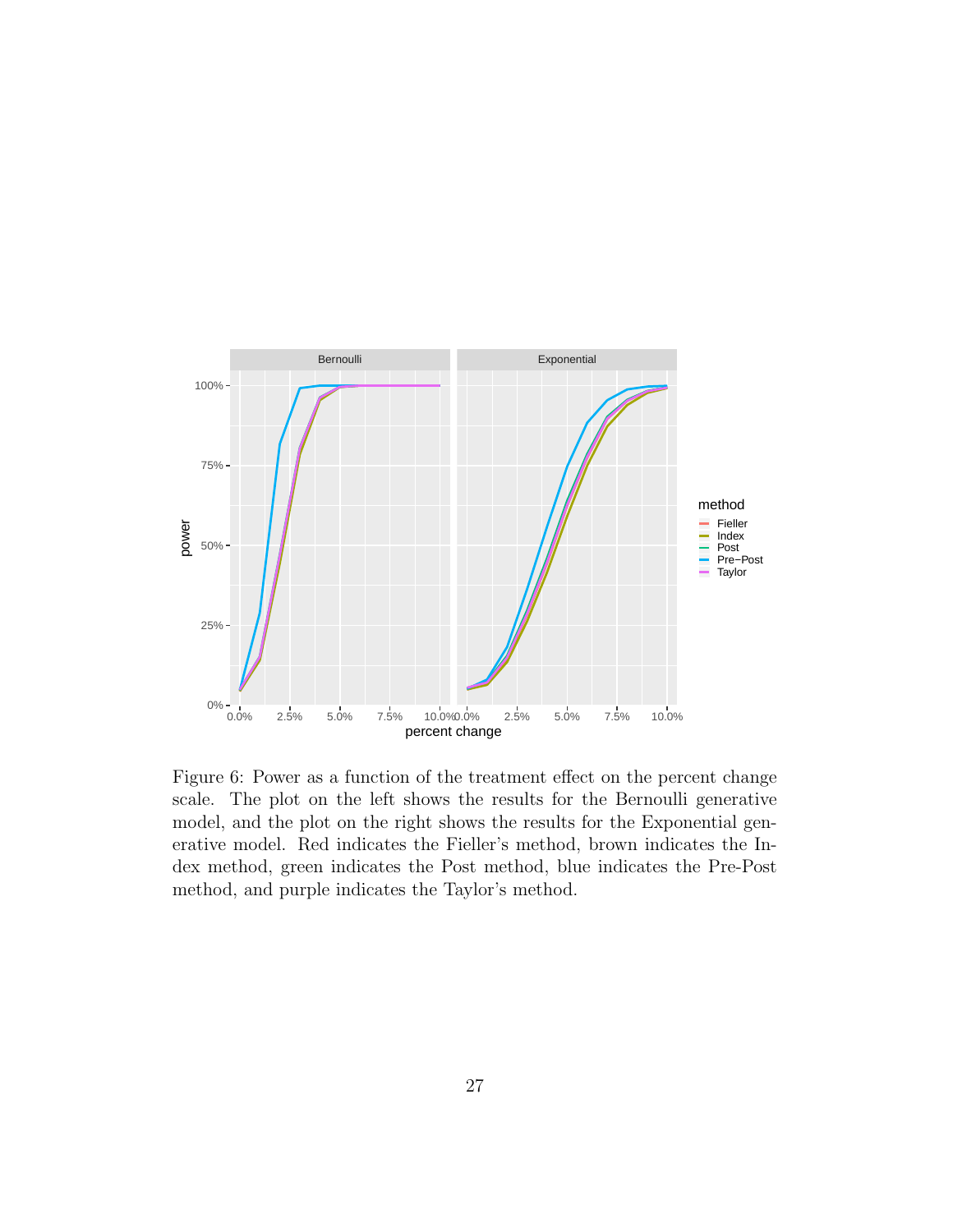![](_page_27_Figure_0.jpeg)

<span id="page-27-0"></span>Figure 7: CI width as a function of the treatment effect on the percent change scale. The plot on the left shows the results for the Bernoulli generative model, and the plot on the right shows the results for the Exponential generative model. Red indicates the Fieller's method, brown indicates the Index method, green indicates the Post method, blue indicates the Pre-Post method, and purple indicates the Taylor's method.